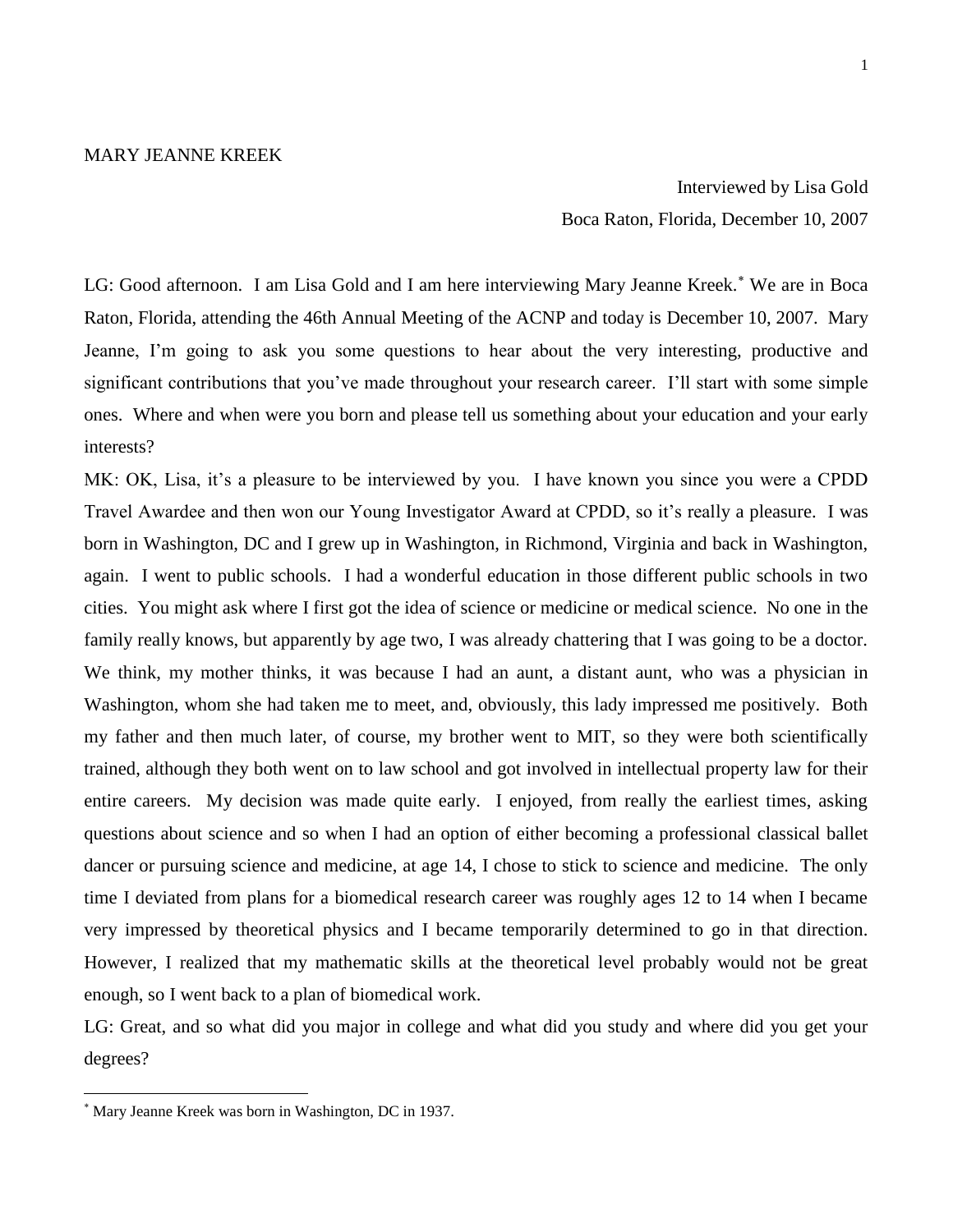MK: Well, I was very lucky in that I had won science awards for a couple of years and had been in the "top forty" and then the top three of the Westinghouse Science Talent Search, so I was able to get scholarships at a lot of different places. But, of course, there were certain schools we couldn't go to then, because we were women. I went to Wellesley, like a lot of other people have done, and at Wellesley I majored in chemistry, but I took a second major in biology and, in fact, I obviously loved the lab so much that they let me do an honors thesis beginning at the end of my junior year going through senior year. I had my own laboratory space and I worked on my own project. I was given a project of trying to find out what made the very newly developed yellow carnations, which had been created by a professor of horticulture at the University of Connecticut, what makes them yellow. This involved chemistry, genetics and botany (about which I knew nothing), but I was able to find out, by the end of the year that it was a chalcone, a multi-hydroxylated chalcone, which yielded the yellow color. I wrote my thesis on this and from that time, henceforth, I've loved yellow carnations. I was the only college senior that received, every week, a bouquet of thirteen yellow carnations, of which I studied one and had twelve in my room, so it was quite a perk!

LG: And, after you got your undergraduate degree?

MK: I went to Columbia College of Physicians and Surgeons. I looked at and was accepted by many medical schools, but, for unclear reasons, I have a feeling in large part due to my long-lived love of New York City, I came to New York and studied at  $168^{th}$  Street. I had worked at the NIH many summers and winters. I'd worked at the Bureau of Standards before that. I enjoyed research work very much. I was very bored during the first year of med school, so I recall going to the Dean, after about two months, telling him how bored I was with all the memorization. He assured me that it was going to be quite tough and it was important that I do well, so he could not let me go to a research lab, but he would allow me to affiliate with the endocrine group and go to their Journal Club and participate in their rounds. That was just enough to make me happy enough to persist in med school. By third year, I'd started doing my own research in the Department of Medicine. I did research work on the peripheral biotransformation of steroids. I was able to define, for the first time that a less active steroid was transformed to a more potent one in the intestinal wall. That led to my first paper and my first presentation at a national meeting. Utterly panicked, I presented at the Endocrine Society in my senior year of med school. It was at the plenary session and I immediately followed the famous stress physiologist, Hans Selye. I was already interested in stress and stress responsivity, but I've often wondered if that imprinted on my future focus on stress and stress responsivity and their role in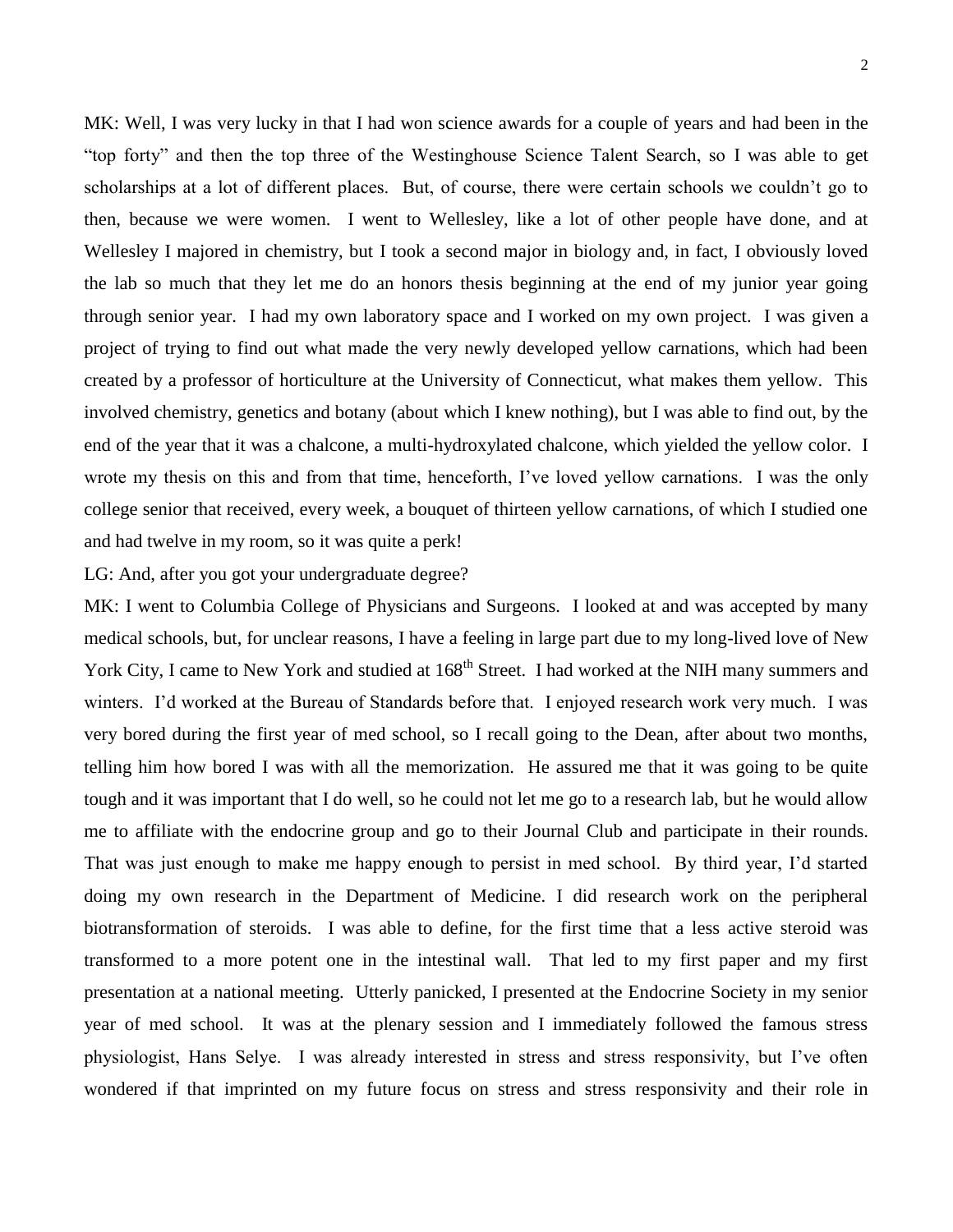depression and in addictions. I felt the stress that day. I listened to Selye. I got up and gave my own talk, which was very well received, and that was the beginning for me.

LG: What was the year of your first publication?

MK: My first publication was in 1963.

LG: 1963, and, so, here we are two hundred and sixty-five plus publications later in 2007, so that's quite an accomplished career.

MK: Thank you very much.

LG: So, that was sort of the beginning, it sounds like, of your getting involved in neuropsychopharmacology.

MK: It very much was. It was from my work in endocrinology, neuroendocrinology. I'd worked at the NIH with the late Frederic Bartter of "Bartter's Syndrome". I had helped count the juxtaglomerular apparatus granules and with Fred I also had been introduced to a lot of techniques with animal modeling, as well as basic clinical research. Neuroendocrinology, actually, is a close cousin of neuropharmacology and I think it was just natural that I gravitated in that direction. I should point out, there were seven women in a class of one hundred twenty at med school, and I learned that many of the most prestigious university hospitals did not take women on their house staff. I went to one that did in New York City, an outstanding place, Cornell University Medical College-New York Hospital then, now called the New York Presbyterian Hospital, Weill-Cornell Campus. I started what we now call PGY-1 in Internal Medicine, and planned a three-year course in Internal Medicine to be followed by Endocrinology. During that very first year, I was approached by the Head of Gastroenterology and Hepatology, Marvin Schlesinger, and his number two, Graham Jeffries, who said that I really ought to study the brain-gut axis, because the brain-gut axis is very important for integrative endocrinology. Besides, GI and liver would give me a broader base to understand neuroendocrine work. I said I'd be interested in doing that, but that I wanted to be able to have enough time to do research. They suggested that either group could put me on their training grants, but why didn't I apply for a special NIH postdoctoral fellowship, which I did, and I got it. Thus, I was able to train dually, but still have ample research time. However, the real shift in my career came during my first year of residency, before I started the GI/liver/endocrine training. At the beginning of our first year residency in mid-1963, Professor Vincent Dole, Jr., a Professor from the nearby Rockefeller University, directly across the street from us, with beautiful gardens but surrounded by a very high and formidable iron gate, came over to Cornell and said he would like to have two first year residents, PGY-2s, to join him, in the beginning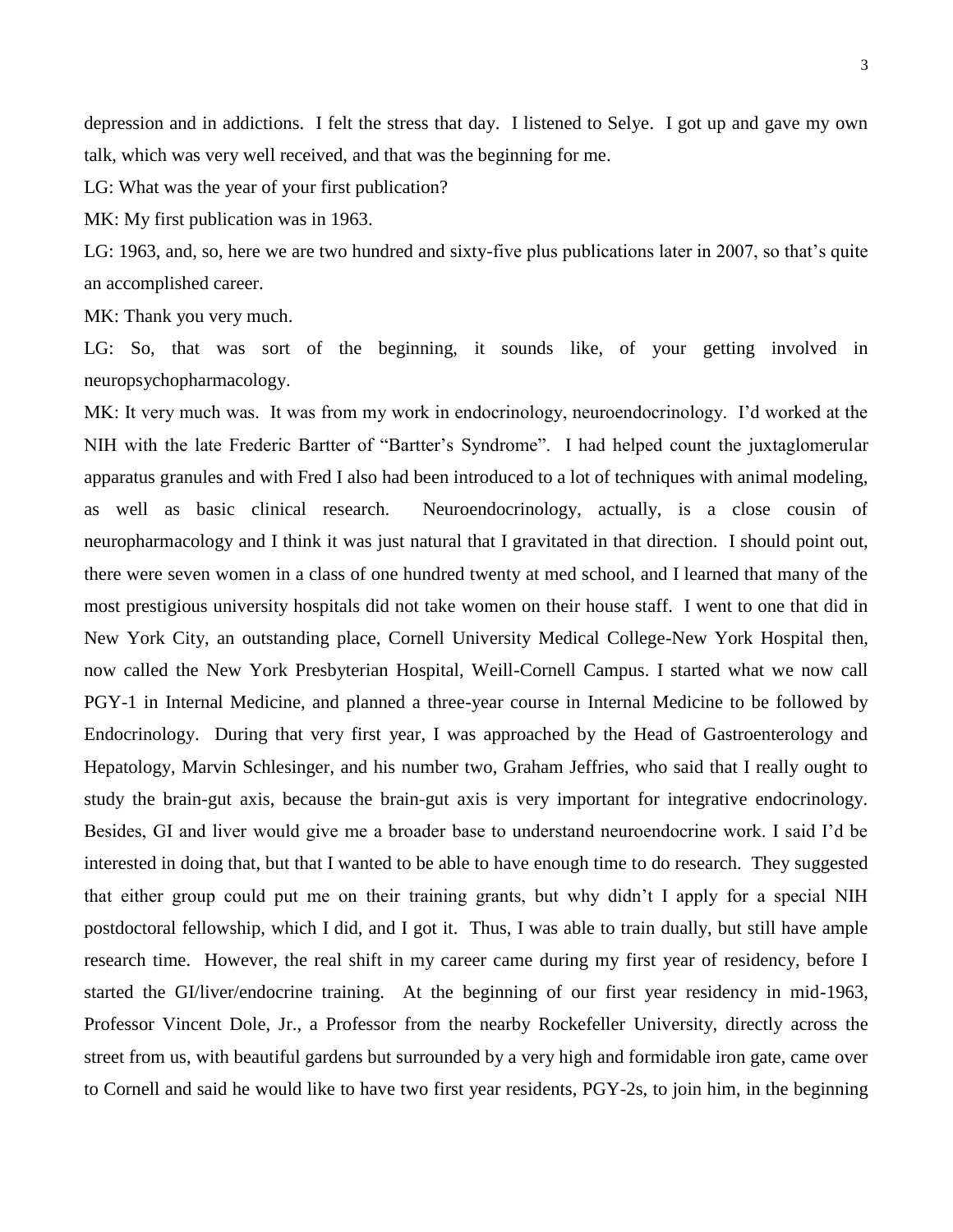of 1964, in a new research venture. His laboratory had studied lipid metabolism, hypertension and related topics which he was going to phase out over the next year. He had served on a public health committee of the Health Research Council of the City of New York and, along with the late Lewis Thomas, had identified the number one underaddressed health problem in the city and state to be heroin addiction. So Dole decided to change his lab to study addictions, specifically heroin addiction, and to attempt to develop a new approach to treatment for this problem. The Chair of Medicine said that he could send one person, not two, yet all of the PGY-2s wanted to be interviewed. I don't think any of us precisely understood what the topic of research was going to be, if I'm very honest. But we all wanted to go to Rockefeller and do research, so we all were interviewed. Two were chosen by Dole, and then I was selected from the two by the Chair of Medicine. It was a case of reverse discrimination. I was the only female on the entire medical House Staff and he therefore knew that I would not be drafted in the next year or two; thus I could serve as a link between Rockefeller and Cornell for some time to come, since this was the very first time any Cornell House Officer had been allowed to go to Rockefeller to do research. He was very wise, because from that time, henceforth, I have been a link and have had adjunct appointments across the street at Cornell.

Vince also recruited another person; he looked around for somebody that knew something about addiction. He certainly knew nothing, I absolutely knew nothing, but he found a woman, Marie Nyswander, who has long since been deceased, a psychiatrist who had worked in New York City, in the streets of our city, as well as in the hospitals at Lexington, Kentucky, in a facility for addicted criminals. She was convinced that addictions needed to be addressed with a pharmacotherapeutic approach and not just with behavioral treatment. She had seen the numerous failures in behavioral treatments. Our team of three coalesced in the beginning of '64 and that was the beginning of our research on addiction.

LG: So, I was going to ask you about some of your mentors in the field and the scientists who've have had the most impact, so it sounds like we've heard about, at least, a few, and I'm sure there's many more.

MK: Well, there was Dr. Frederic Bartter at NIH and Dr. Don Tapley at Columbia P&S; Drs. Marvin Schlesinger, Ralph Peterson and Graham Jeffries at Cornell and, then, Dr. Vince Dole at Rockefeller. Those were my mentors. I think it was Bartter, though, that taught me laboratory techniques and how to ask a specific question and to initiate research; none of my other mentors had to teach me how to formulate a question, or how to design an experiment. That was a wonderful head start, to have been able to do that from teenage years onward.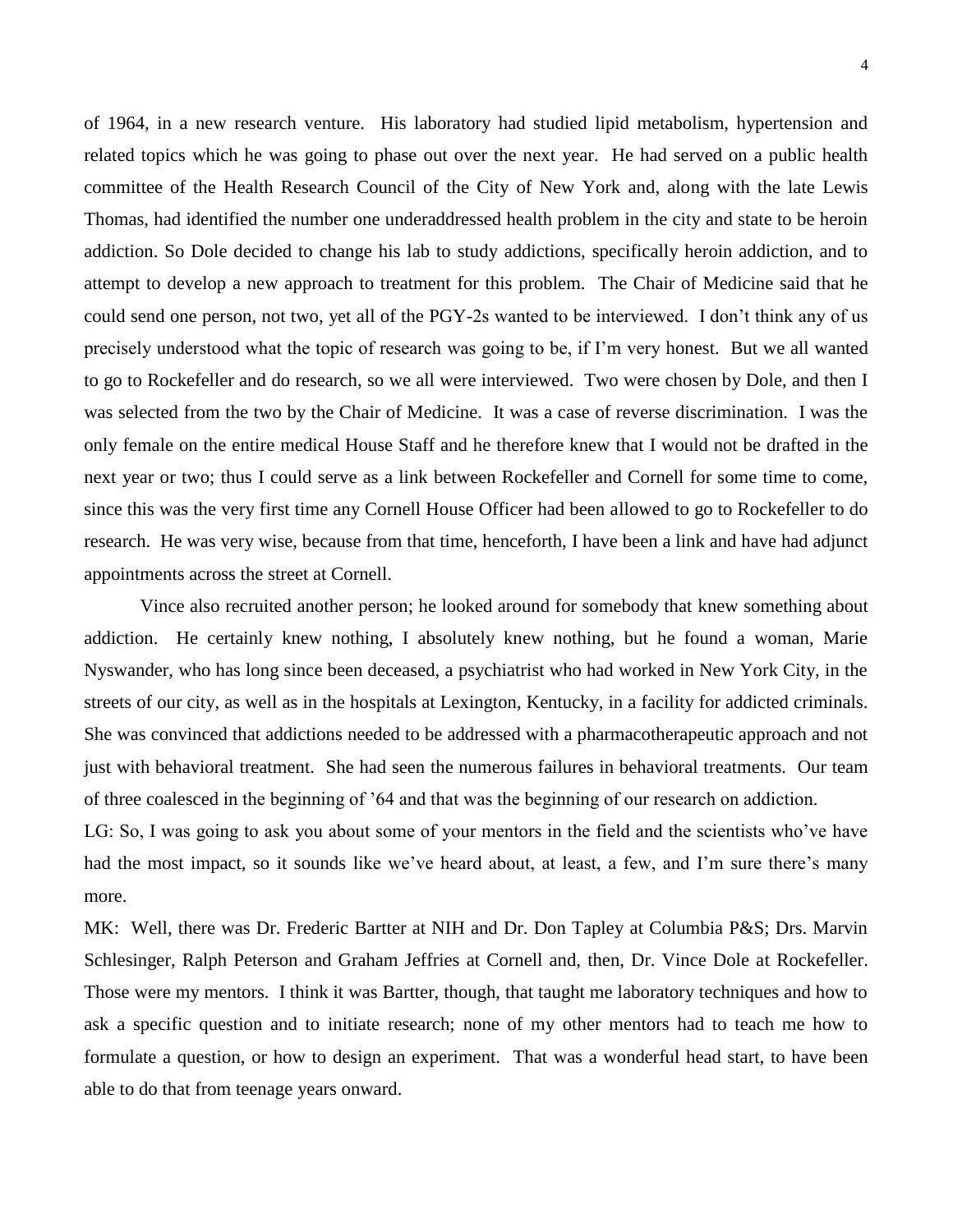LG: Yes, so in this very long and productive career, would you say that there was a central theme of your research?

MK: Well, my very first work, in studies of treatment of addiction, really set the theme. Instead of going into neuroendocrinology or brain-gut axis research primarily, I became involved in research on addictions with Vince and Marie. In 1964, the three of us worked on developing the first pharmacotherapy for an addiction and, in that work, we had to do several things. We had to learn about the persons, or patients, as we still insist on calling them instead of "clients", and especially we had to learn about how they got to their disease problem. Then we had to identify a potential pharmacotherapeutic agent that would affect the central components of the problem. We wanted to use an orally-effective, long-acting morphine-like compound. Marie and Vince didn't think we'd find one, but I found that the early work of Beecher and Hood in pain had shown that a synthetic compound, methadone, from Bayer Industries in Germany, which had been brought to the US by our military at the end of World War II, and which had never been studied there beyond pre-clinical level, was orally effective, and possibly long-acting. Both Beecher and Hood had found that it was a good medication for pain management. However, both groups had shown that when repeated doses of methadone were given to opiate-naïve persons, respiratory depression ensued, which suggested that methadone was long-acting in humans.

It's hard for anyone now to appreciate the fact that in 1964 we had no sensitive analytical techniques. We had to look at patients, listen to patients, and talk with them to understand what was happening pharmacodynamically. We decided to use methadone as an orally-effective "opiate-like" medication, which we assumed was targeted at the same site of action as morphine, the major metabolite of heroin. Within a few years, with the delineation of the opiate receptors, we found this was true. We wanted to be sure we had a medication that was long acting, and it took about seven years before I could develop a gas chromographic method to measure plasma levels of methadone. In the first six months, we interviewed numerous heroin addicts and we brought several of them into the Hospital at the Rockefeller University. We induced them slowly, starting with a low-dose, 20 to 40 mg a day, of methadone, the same as we recommend today, and slowly raised the dose up to what we estimated, and then showed, would be a full treatment dose of 80 to 120 mg a day. Then we conducted two sets of fourweek studies, in which we superimposed one time a day a short acting narcotic, such as heroin, morphine, hydromorphone, methadone itself, or saline, against the background of daily oral treatment with methadone. We found that subjects felt nothing, no euphoria, no "high", no somnolence. Then we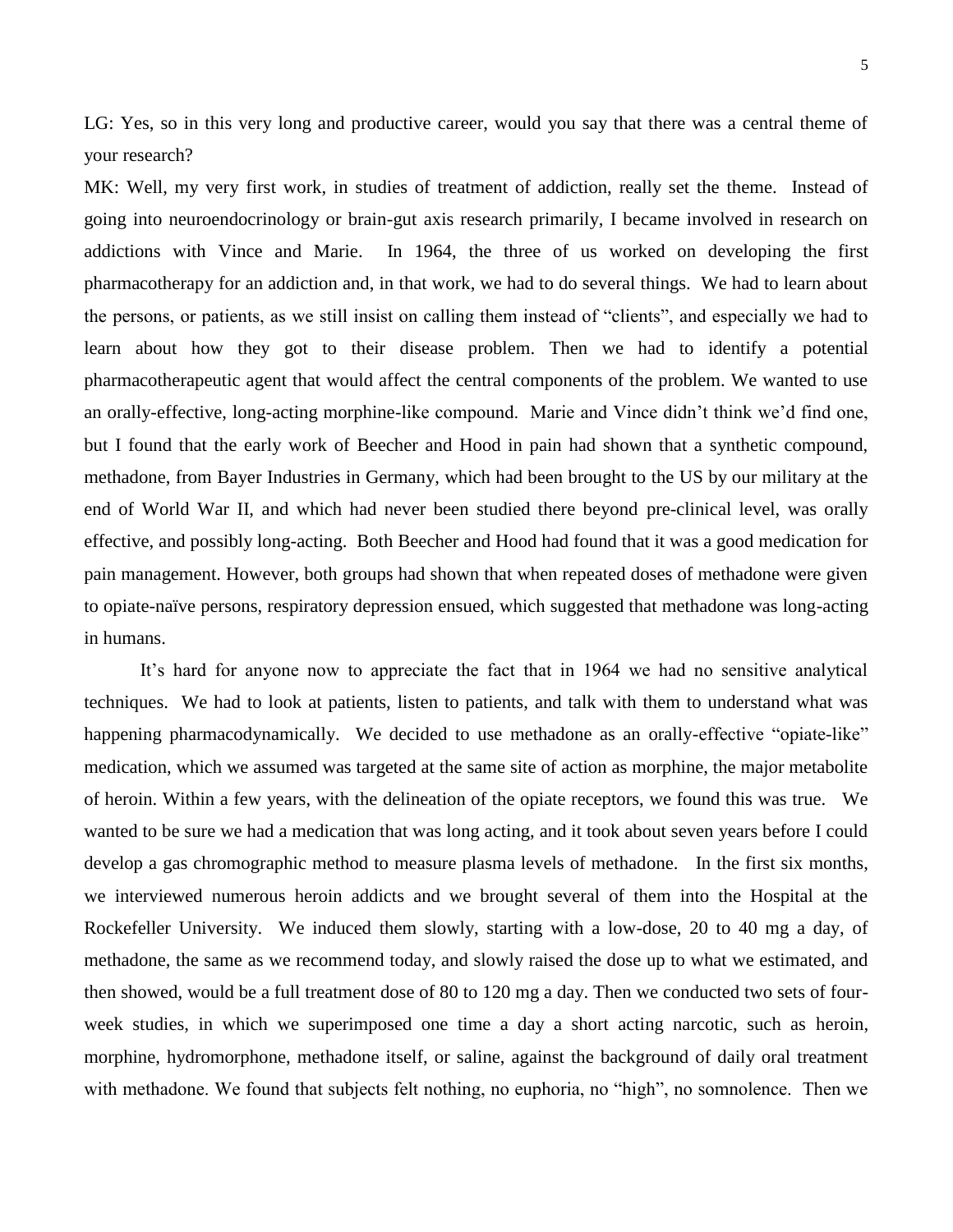6

increased the doses of the superimposed medications; we did a single blind study where we administered ascending doses of heroin against the background of 80 to 120 mg of daily oral methadone. We found that it took over 200 mg of pure heroin administered intravenously to exceed the level of tolerance and cross-tolerance which had been developed. We had assured ourselves of two things; first, that people who would be treated with methadone would not accidentally kill themselves when they would try to use heroin on the street, which was very important. But we also confirmed our hypothesized mechanism, that methadone was acting through the mechanism of providing tolerance, as well as crosstolerance, to any superimposed short-acting opiates, blocking their effect while also preventing the signs and symptoms of opiate withdrawal. And, we, therefore, entitled our first paper *Narcotic Blockade*  That paper was actually held back for two years from our original research in 1964, until mid-1966, because Vince wanted to present the findings at the prestigious "Old Turks" scientific meeting, the Association of American Physicians, and the data had not been fully analyzed prior to the abstract deadline for that meeting in 1965. Therefore, in the second piece of work we moved from the wonderful, beautiful, but protected environment of the Rockefeller Institute for Medical Research out into an absolutely terrible environment of a challenging community based, fee-for-service detoxification unit in a proprietary hospital. Of course, it was shown that methadone was equally effective down there. That second piece of work, plus a one year follow up of our first patients in our original studies was actually published in mid-1965, before the first basic clinical research work was published in 1966. I think the most important thing that we were trying to communicate in the "Narcotic Blockade" paper was that we were documenting that addiction is a disease, and looking back on it, I think the most important contribution of our early work possibly was just that. Addiction was thought to be a criminal behavior or the result of a weak personality. Even with the very interesting and elegantly conducted pharmacology work at Lexington, primarily in prisoners, who were heroin addicts, or in some volunteer medical personnel patients, the underlying research concept and goal was never that they were looking for treatment of a disease or that there was even a disease to be treated. The addicts were perceived as "criminals" or "weak-willed persons" to be used in research. Lexington was trying to test compounds that might be non-addicting drugs for pain. So we created a paradigm shift. Although it took many years, I think, right now, there is really almost nobody that will deny that addictions are diseases. Recently, we were talking with a group of participants at the NIDA/ CTN "Blending" meeting in Seattle and the diverse participants they had no trouble understanding this concept. They had seen enough, heard enough in their own families;, they still had questions about all the mechanisms of these diseases.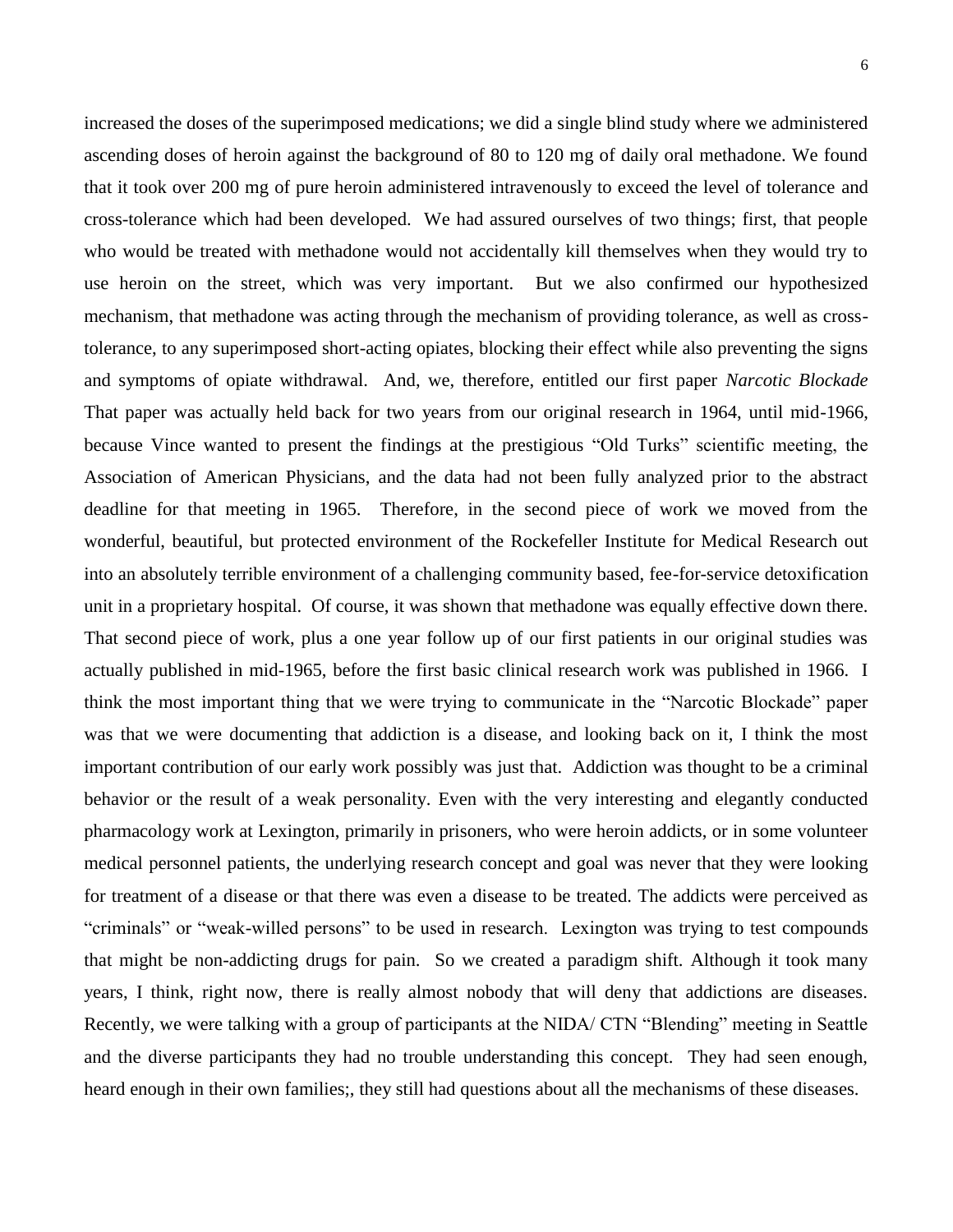7

The rest of my career, I would say, splits into four domains of research focus. The first decade from 1964 to 1975 was devoted to my work in defining the safety and effectiveness of methadone maintenance treatment; to elucidating the physiological effects of long acting and short acting opiates, and to developing pharmacokinetic techniques, including the gas-liquid chromatogaphy methods, so we could measure plasma and urine for levels of methadone and other opioids. What we learned was that methadone has a half-life of twenty-four hours and, using stable isotope techniques with chemical ionization mass spectrometry with selected ion monitoring techniques, we learned that the active, s or d enantiomer of racemic methadone has a half-life of forty-eight hours in humans. But in rats we found that methadone has a half-life of ninety minutes and in mice, sixty minutes; if you want to mimic the human situation, you have to put methadone in by pump. Also, in that early work, our now colleague, Chuck Inturrisi at Cornell, found that heroin has a half-life of three minutes, that 6-acetyl-morphine, its first active metabolite, has a half-life of about thirty minutes; that morphine's half-life is around four hours and its active 6-glucoronide metabolite has a half-life of six hours. The "short-acting vs. longacting" concept we have incorporated into many of our animal and molecular models. We coined the phrase "on/off vs. the steady state", and the "jack-hammer effects of a drug of abuse", which characterizes the mode that gives rapid and repeated delivery to brain, such as intermittent administration of intravenous heroin, binge alcohol, and binge freebase cocaine. Such a delivery will impact upon every receptor or other site of action, signal transduction and downstream events in a way that begins to change the brain through the mechanisms of neuroplasicity, including synaptogenesis.

The second decade or so of my work, from 1976 to 1986, was focused on the endogenous opioid system and how it interacts with the exogenous opioid system. Also, I got more deeply into an early hypothesis on the role of altered stress responsivity in development of an addiction, which is something I pursued from '64 onward in our prospective studies. Those prospective studies from 1964 to '73 led to the new drug application (NDA) for methadone. There was no corporate sponsor for methadone. However, one company was willing, *pro bono*, to put together all of our studies for the NDA, all investigator-initiated work with investigator-conducted studies. Methadone was approved by the FDA in 1973 for long-term use in the maintenance treatment of opiate addiction. At that time, I was able to turn more to the physiological studies on the role of the endogenous versus exogenous opioids, i.e., pharmacodynamics. By the mid 1980s, it became clear to me that drugs of abuse were changing the brain at the molecular level. We embraced all the techniques, as they were developing, of quantitative molecular biology for gene expression studies; studies of proteomics but of course we didn't call it that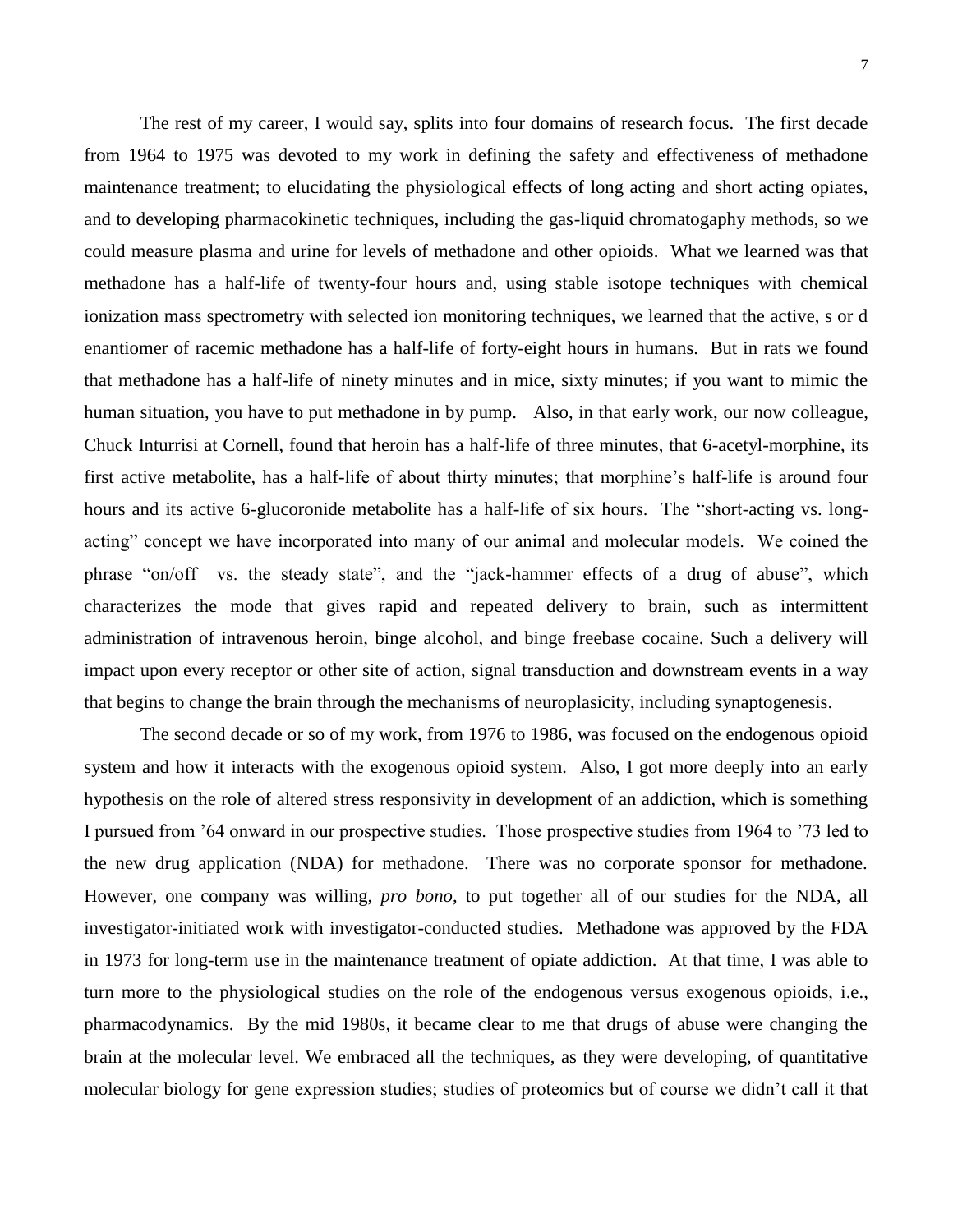then,we referred to "resultant peptides"; asynaptogenesis, we called "connectivity," as well as overall neural plasticity, and related behaviors were all a focus of our studies. By the late 1980s, I was determined to create some new animal models that would emulate the human patterns of drug abuse, but especially excessive alcohol, opiates, and cocaine. In the late '80s, I coined the term, "bi-directional translational research", not just translational, but working in the clinic, talking to patients, then creating animal models back at the bench, with measurements made at the molecular level and then discovering new things, which we could take forward again. And, that's been the theme of my lab. In the third decade, from 1987 to 1997, we developed a research center. By the late '80s, we already had a large team of molecular biologists, neurochemists, behavioral scientists, using animal modeling and clinical research staff. Psychologists, psychiatrists, internists, nurse practitioners, and research nurses are also on my team of my NIH/NIDA Center. The Center, originally a P50 Center, has been for some time a P60 Center, with uses an integrated transdisciplinary approach to focus on specific questions.

LG: So, let's talk about how you got from that, that very energetic and enthusiastic PGY-2, to actually having a faculty position at the Rockefeller. Maybe you can tell us about that.

MK: Now, this is a good question, I have a feeling you have a bit of an insight on this one, but it's probably very good for the Archives to bring this out. It is unclear whether there had been 2 or 3 female Members at the Rockefeller Institute before it became a University in 1965. There was Florence Sabin, who was a Member in the '20's. She came from Hopkins, already a full professor at Hopkins, and the first woman ever to be elected to the National Academy of Sciences. She didn't stay at Rockefeller long. No one seems to know why, but she stayed two or three years and moved on. Then, in the early '60s, two women became Members. One was Rebecca Lancefield. I had learned in med school the "Lancefield classification" of streptococci. I assumed "he" was dead. I met her at Rockefeller when I came in 1964; she was made a Member when it was known that she would need to leave in a short time because her husband was on a university faculty where they did not allow Professors beyond a certain age to stay and they were going to be moving elsewhere. The third woman, who also may or may not have become a Member, was the late Gertrude Perlmann, who was given some kind of an additional appointment when it was found that she had a metastatic disease; this was not a good track record for women. There was then a twenty-five year hiatus, during which time the Institute became a University in 1965, and when Torsten Weisel, Nobel Laureate, a wonderful Swedish scientist, became our President in late 1991. He visited my lab within a couple of weeks and said, "there's something strange here, Mary Yeanne," as he would always call me. In early '92, he was to propose the appointment or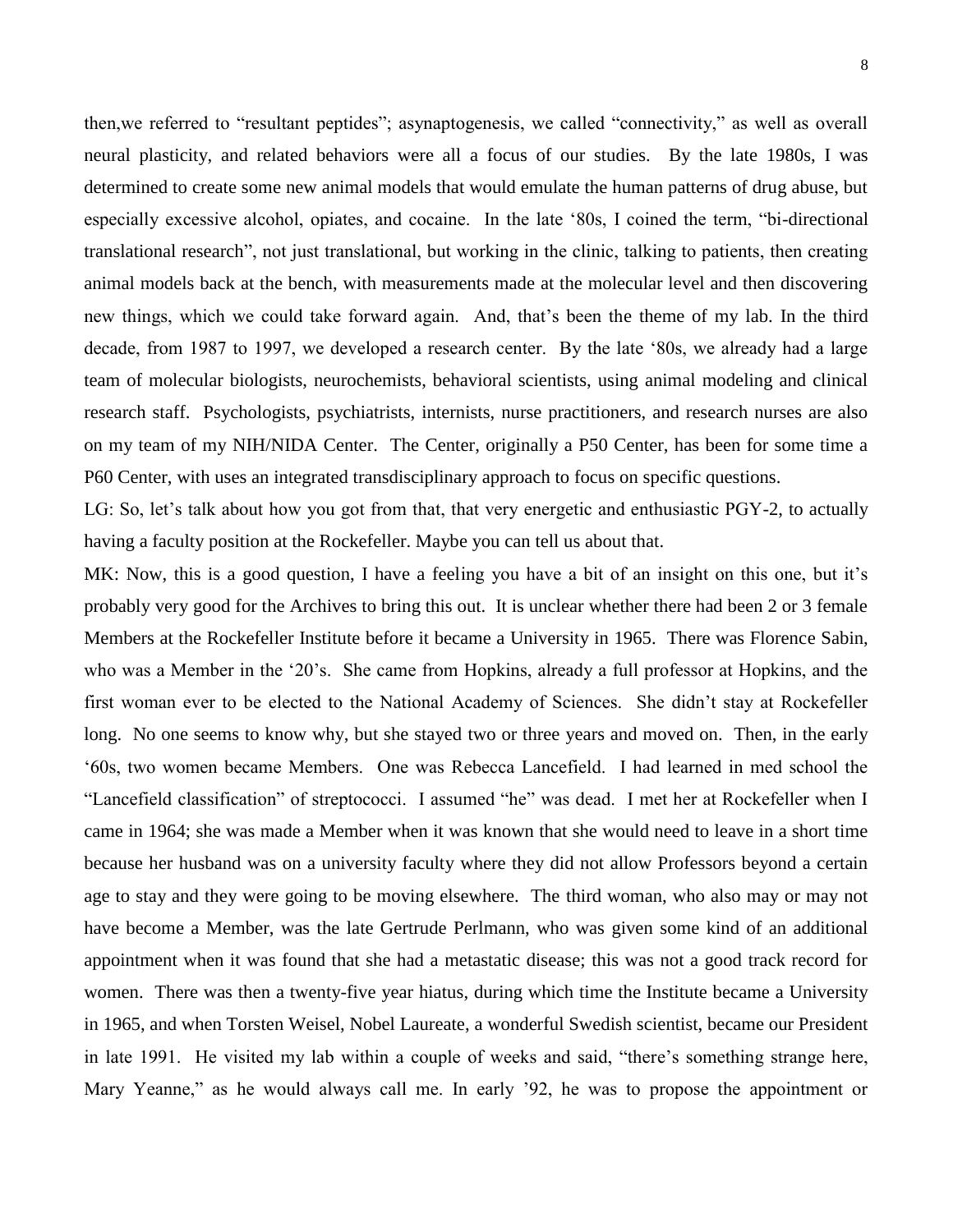promotion of two people for full professor. One was Mary Beth Hatten, who had worked with him up at Harvard years earlier and by now was a full professor at Columbia, and myself, an intramural candidate. So, at the end of 1993, beginning of '94, Mary Beth and I both became full professors and we were the first two women to become full Professors at the University. There are now, in 2007, six of us, so six out of the forty-five full professors are women, Lisa.

LG: Great; that sounds like progress, hopefully the number of female faculty will be increasing in the future.

MK: However, I had an independent laboratory from 1975 onward, which was atypical. Now we have had non-tenured Heads of Lab for over fifteen years, but at that time we had no such thing. In 1973, towards the end of the year, Vince Dole had recognized that the resistance against accepting treatment for heroin addiction was so great that he very seriously contemplated, over the next two years, closing his lab, leaving the university, and fighting the social battles of stigma. He did not want my research work, which was then going full tilt with pharmacological and physiological studies to be halted, so he went to the President F. Seitz and asked if I could have my own laboratory; President Seitz said, "Well, you know, there is no precedent for that at Rockefeller". So, Vince said, "Well, if she gets all of her own funds, could you at least give her space for a while, because I'm going to have to move my space from the Founders to the Tower building, and I may leave; she needs to have independent space". So Seitz said, "If she can raise all of her own funding within the next twelve months, both for her salary and everything else, then, I will find space for her". So, I got to work and got two NIH grants and won a Health Research Council Career Award within twelve months. I got also some funding from New York State. Dr. Seitz held to his word; hegot me space and the space was the space of the late Lyman Craig, who had developed the techniques of countercurrent distribution, the precursor of all kidney dialysis work and the precursor of all high performance liquid chromatography work. Craig had passed away; he had a small lab at the end of a floor in Flexner Hall, one of the two floors occupied by Stein and Moore, the Nobel Laureates. Professor Moore interviewed me for an hour and, at the end of the hour, this incredibly formal and marvelous man looked at me and said, "I would like to have a physiologist, who thinks in integrative terms, on my floor." So, I got an independent lab at the end of the fifth floor and, in fact, I now have the entire Stein-Moore space, a floor and a half, as you know.

LG: Yes. So, tell us a little bit about this. You're trained as a clinician. Is there a portion of your time that you spend, actually seeing patients? And, tell us a bit about some of your teaching responsibilities and of your students, residents and supervising post-doctoral Fellows.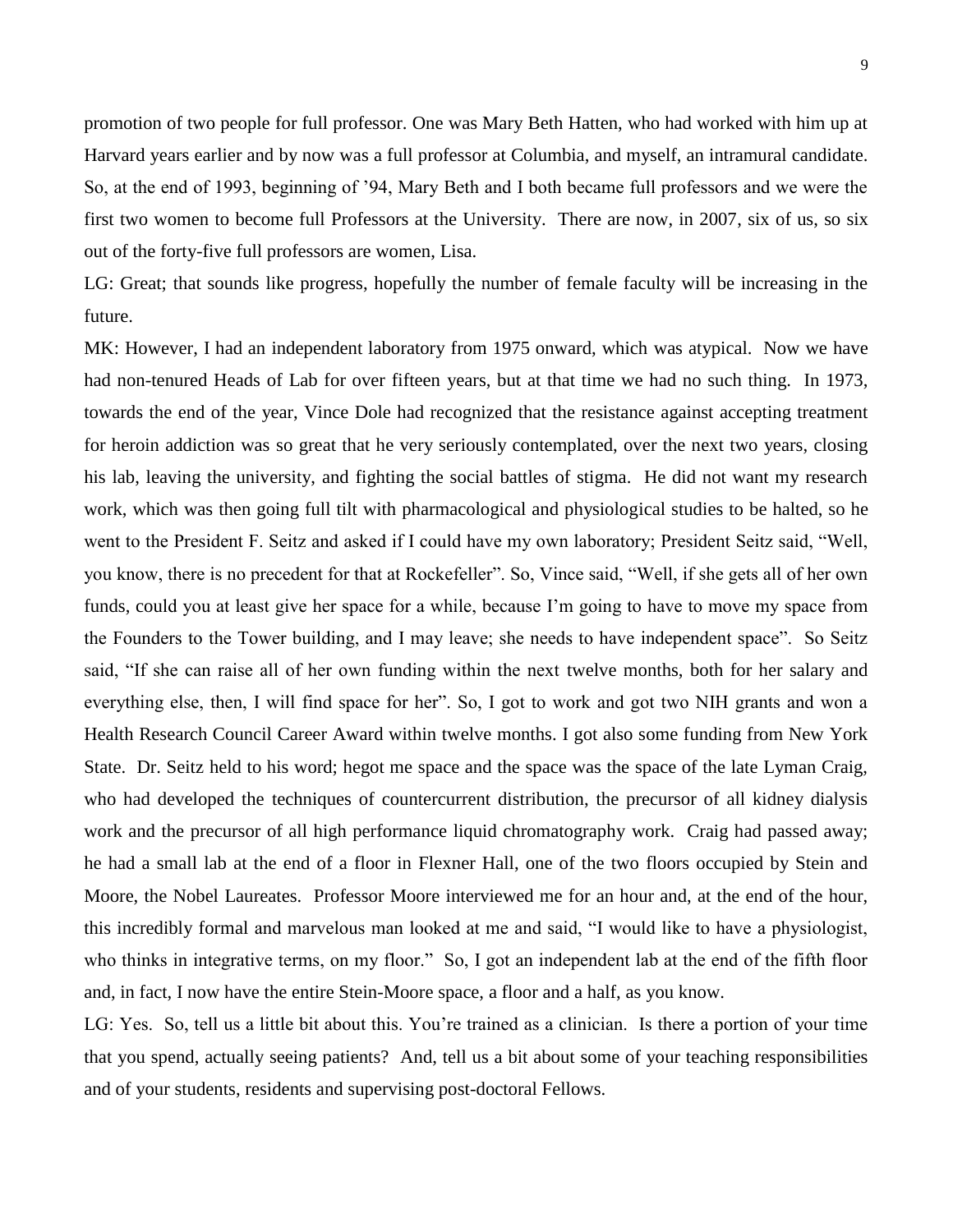MK: I am fully trained as a physician, an internist, endocrinologist, gastroenterologist and hepatologist. You certainly wouldn't want me to do it now, but I actually have endoscoped many people and have performed many liver biopsies. However, I also had, from teenage on, been trained in bench laboratory research work, so I always saw biomedical science and clinical research as logically combined together. I taught house staff, obviously, while I was finishing my medical training at Cornell. After the first six months at Rockefeller, I had to return to complete my training. I had done some prospective studies of the medical safety and physiological effects of long-term methadone maintenance treatment. It went on across 68<sup>th</sup> Street, because I could run back and forth with ease. Then, after I had finished all my training, I returned to the, by then, Rockefeller University, full time, in 1967 and have never left. And once I returned full time to Rockefeller, my teaching of medical students really dropped way down. For the first three to four years, I would still do some voluntary clinical work one month a year, which I enjoyed enormously. However, after that first three to five years, it was too much of a time drain. The teaching that I do now includes primarily special lectures. I do those not only across the street, but all around the nation and world, and give special lectures for physicians in general, for psychiatrists, for internists interested in our area, as well as, more usually now, for pre-clinical departments. I have a lot of students come to the lab for training, however. We're very proud of them. We've trained over three hundred people. And we have some special programs to train minority candidates as well as other groups. We also have students who come to us because they have heard about us. We cannot take most of those, but we take a few. We have, of course, the Rockefeller pre-doctoral students coming in the laboratory and working with us to do all or part of their work for their degree. And we have a lot of medical students from Cornell, but also from uptown at Columbia, who come to do research electives in the lab. We have postgraduate training and it's mostly post-doctorals, mostly PhDs but some MDs who have completed their postgraduate clinical training. Occasionally we get a resident in psychiatry or in internal medicine who is allowed to do a research module with us during their postgraduate clinical training. So, we do a great deal of training.

LG: Are there any particular people that you've taught or trained or supervised that you want to call up? MK: Well, I have so many that I'm extremely proud of, but one of them, a close personal friend now, and, in fact, I credit him with having taught me much of what I learned early on, at least, about molecular biology, is my student Jeff Friedman, who later discovered leptin. Jeff came to the lab in 1981, having been referred by a colleague in Albany. He wanted to do one or two years of research before going on for his GI and liver training. Within two months, I said to Jeff, "you want to do science;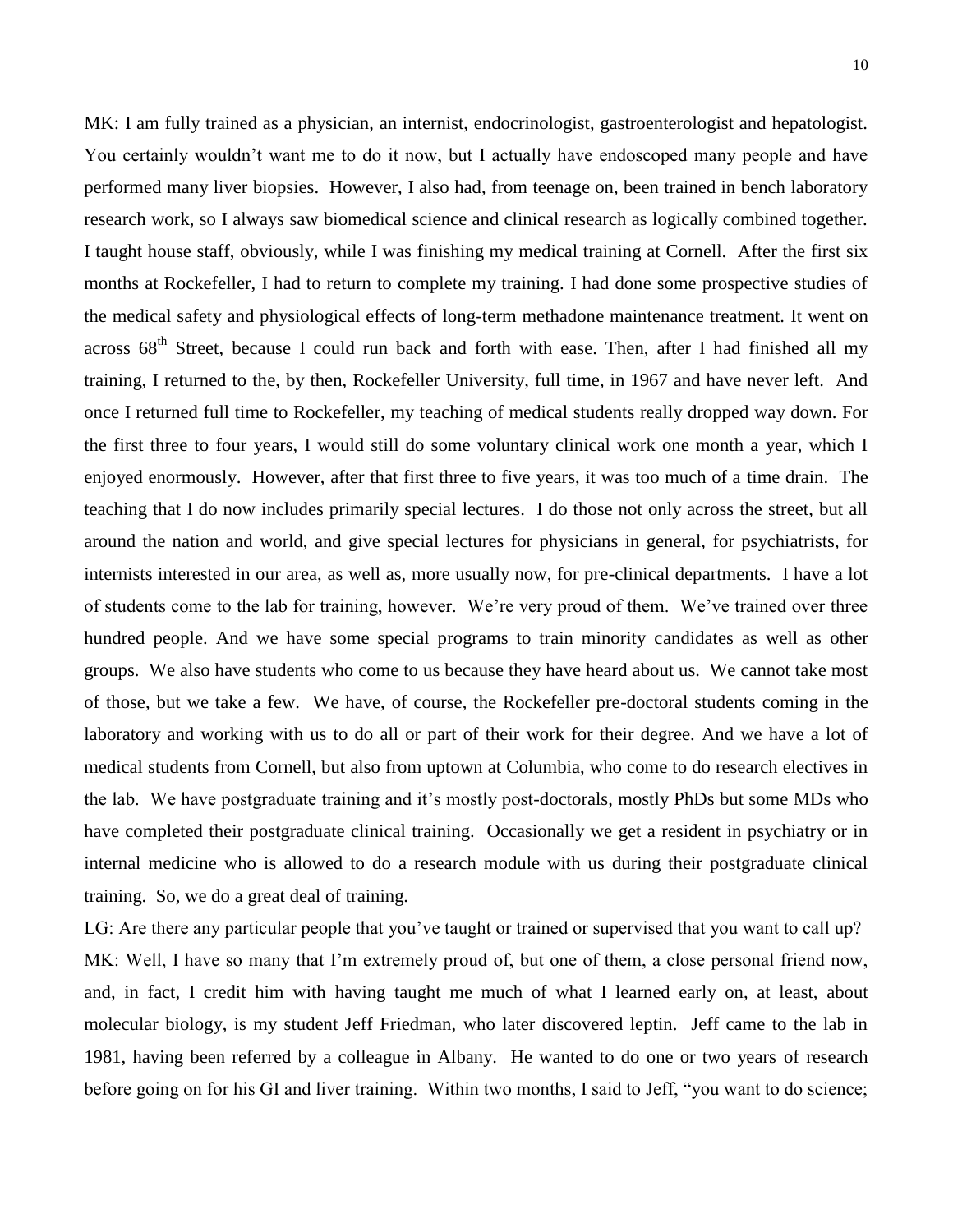you don't want to do only clinical work". Further, I said, "you need to take a PhD if you wish to do pure molecular biology. In '81, you cannot become, and be accepted as a molecular biologist without having PhD training in this field," and he looked at me and said, "I don't think that's correct". I said, "Yes, it is correct". He didn't believe me, but he went and spoke with three different people that I recommended and whom I knew well. One was Jim Darnell at our institution, and one was David Baltimore, then up at MIT, and one was Bert O'Malley down in Houston, Texas and they all said, "Mary Jeanne is right; you have to take a PhD". So, he did it at Rockefeller with Jim Darnell. He worked on one of Jim's very highly focused questions involving the liver. But Jeff, before he left me that first year, said, "I want to work on something like what you're working on, but I don't want it to be identical; what should I work on"? And, we talked about it a lot and I said, "well, we could call the addictive diseases a parallel to the greater domain of appetitive disorders; why don't you take on obesity, a major appetitive disorder"? So throughout his PhD training we would meet for lunch about once a month. He would teach me the latest things about gene expression and new molecular biological techniques, and I would talk to him about continuing with this appetitive behavior and related obesity research. And, then, he began to tell me about his conceptualizations for reserch, building on his early work while in my lab after he completed his PhD and became head of an independent laboratory. The rest really is history. He went on to use reverse genetics to discover leptin, which was the first major gene and gene product involved in feeding disorders and obesity. So, Jeff is one I am very proud of.

I'm very proud of many others, several of whom, like Ellen Unterwald, are absolutely marvelous neuroscientists. She came to me after having trained in pharmacy, pharmacology, and neuroscience, but really wanted to get into something different. It was suggested to her that possibly the addictive disease area would be exciting, so she spent several years with me, training in cellular, molecular and behavioral neurobiology and research related to the addictive diseases. Now, of course, she's a full professor at Temple University and doing absolutely outstanding work, both scientifically and in administration and teaching. Then, one of my more recent trainees, John Mantsch, came to the lab and was introduced to our concepts of addiction. We also introduced him to molecular biology and the question that, maybe we would find different brain changes and resultant behaviors if animals had long-access versus shortaccess to drugs; he's gone on to show that, initially in my lab and then subsequently. Now he leads a wonderful group at Marquette University, where he elected to go and open up a whole new department of neuroscience, as a young scientist.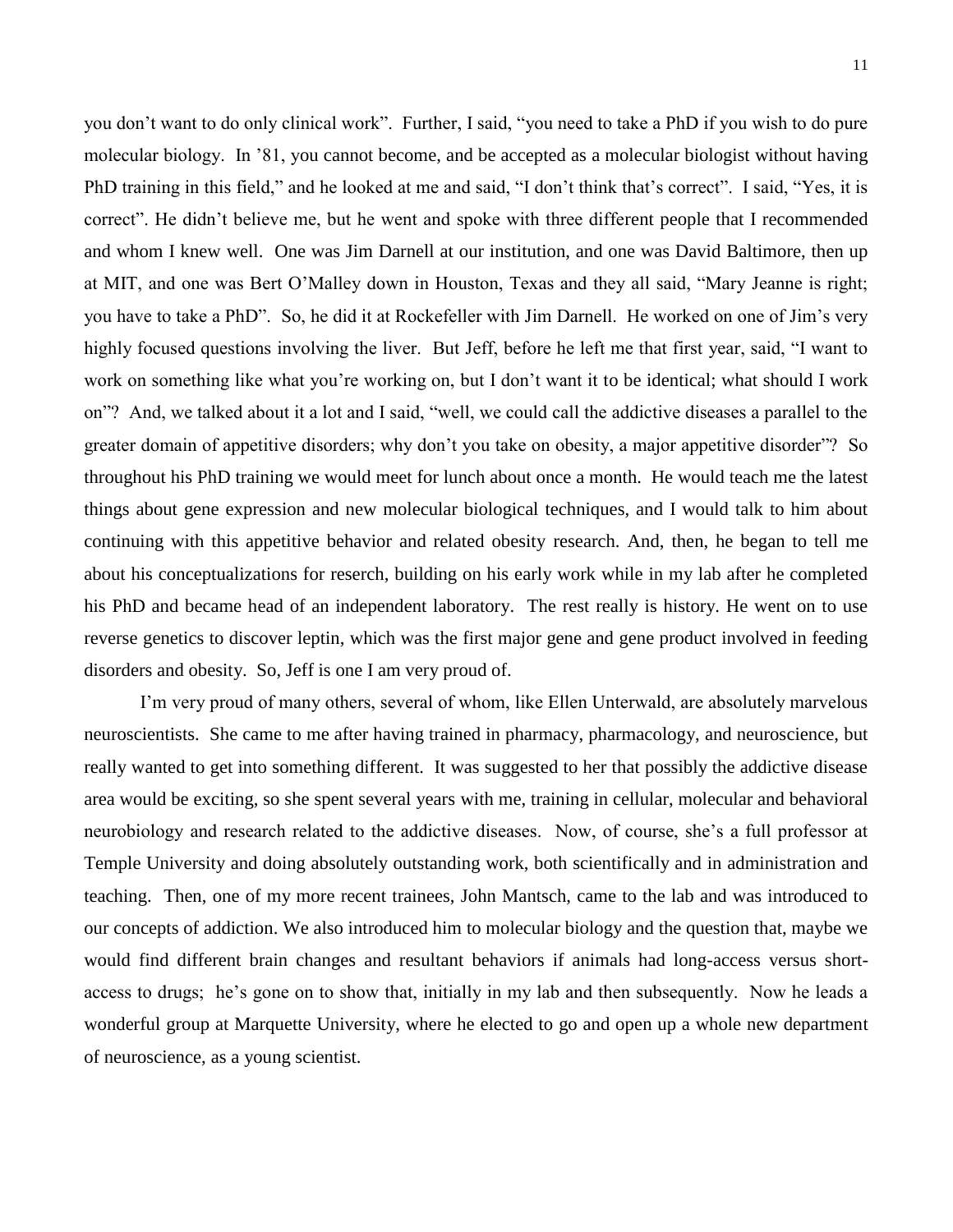We also have trained an early career physician-scientist, sent to us by the government of Israel, in both laboratory and clinical research, and also in pharmacological treatment of heroin addiction using methadone maintenance treatment. That physician, Dr. Miriam Ochshorn-Adelson, has gone on to create and run two highly successful research and treatment clinics, in Tel Aviv and also in Las Vegas, Nevada. Miriam Ochshorn-Adelson remains an adjunct member of our Laboratory and actively collaborates with us on many clinical and genetic research projects. These are four out of dozens and dozens of fantastic people.

LG: Outstanding; quite a legacy. So, going back to your scientific research, what do you believe was your most important contribution to the field?

MK: Well, I think there are maybe, four different important contributions. The first was developing a hypothesis that addictions are diseases of the brain with behavioral manifestations, which led immediately to the logical conclusion of the need for pharmacotherapies, leading to our contributions in the development of methadone maintenance treatment. Developing methadone maintenance treatment was a major achievement. Now, 43 years later, it is still being used to treat over one million persons worldwide. Its use is growing rapidly in China, in Iran and throughout Europe, Our research in pharmacotherapy led to the development of LAAM and buprenorphine, that is preferably combined with naloxone, which are also very effective agonist or partial agonist treatments for opiate addiction. The concept, that pharmacotherapy is not just for relapse prevention but also for normalizing the brain is also our contribution. The physiological work we did, coupled with the pharmacological work taught us that brain normalization occurs.

The second domain that has been important in my research is that atypical stress responsivity, either existing before drug exposure on a genetic or environmental basis, or caused by drugs of abuse, may alter the progression to addiction, and may also enhance the likelihood of developing addiction, and relapse after one is rendered drug free. We have modeled that at the bench, and documented it in our clinical studies. Many people are doing elegant work on this topic. My wonderful collaborator, Rajita Sinha, has done great work at the clinical level; many people who are working at the bench level have contributed to this concept as well. I think nobody doubts now that stress plays a role, and thus stressors of diverse types play a role, along with drug exposure itself and drug-related cues, in developing and perpetuating addictions. Stress is one of the three things that consistently causes relapse to selfadministration in animal models of addiction. I think our early and continuing work on stress responsivity has resulted in many insights into the addictive diseases, especially once we got into the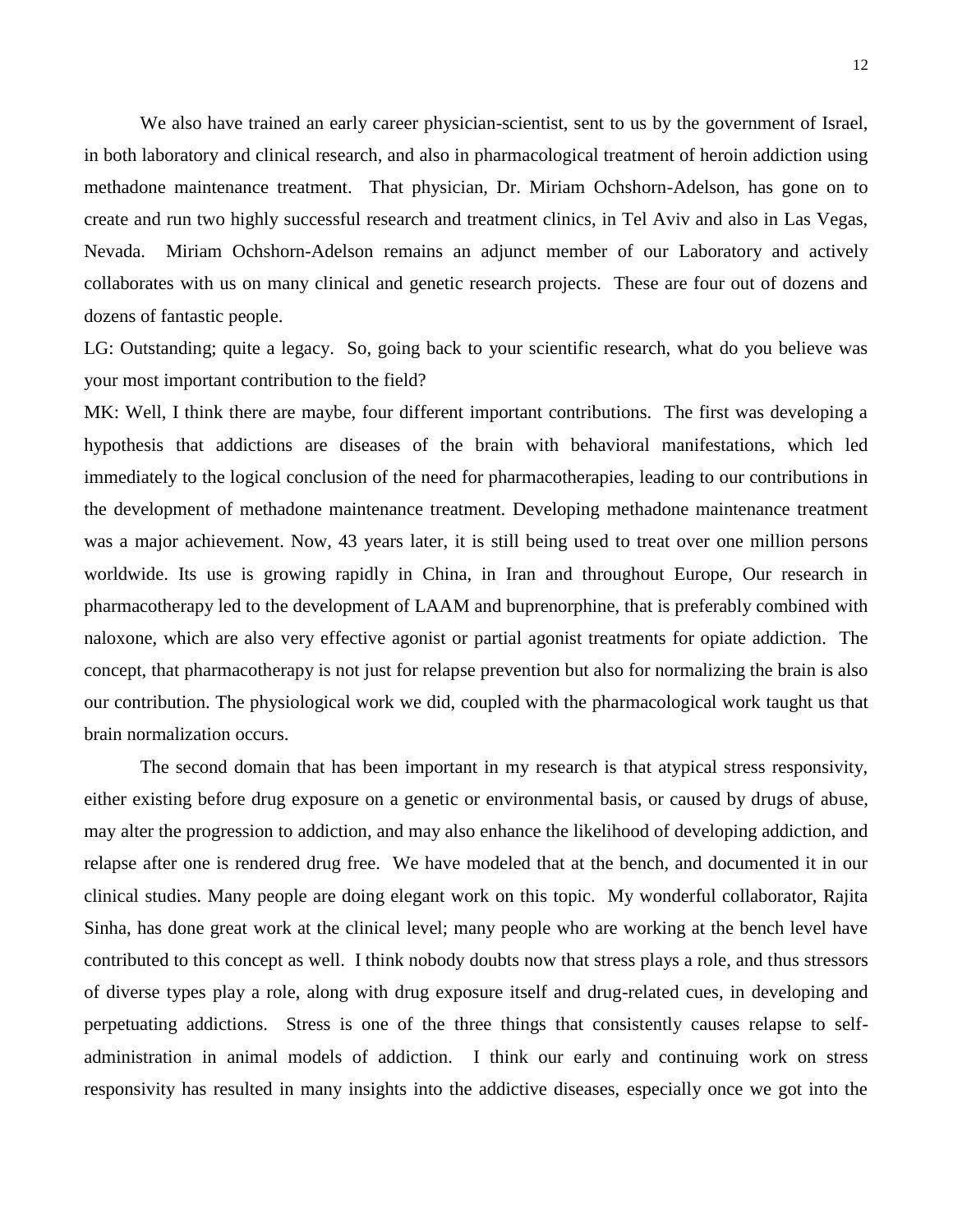molecular biological studies which showed that drugs of abuse, in fact, alter the very genes involved in stress responsivity.

The third area of contributions was our early hypothesis that we would see drug-induced changes in the brain as molecular events after chronic exposure. I have to tell you, in 1985, when we started doing that research, most did not think gene expression would be changed by a drug of abuse, but now everyone knows that is so. It is no longer a question. In 1985, people were very skeptical that drugs of abuse would really cause these major changes on the molecular level resulting in synaptic plasticity.

I think the fourth domain and focus, most recently added to our wide research portfolio, has been human molecular genetics and, now, molecular genetics studies with a little bit of epigenetics. We have made some incredibly exciting findings; I think the single most exciting finding was the one Lei Yu and I made, early on, by the end of the '90s, that the  $\mu$ -opioid receptor has a common variant, or SNP, in the coding region, resulting in an amino acid change from asparagine to aspartic acid in the N-terminus of the receptor. We showed in molecular-cellular constructs, increases in both binding of the longest endorphin, β-endorphin, and increases in signal transduction when that neuropeptide is bound to the receptor. Further, we had for years shown that the mu opioid receptor plays a major role in modulating stress responsivity in humans and experimental animals. In humans, our lab has shown that with one or two copies of this 118G allele in a healthy human, one may have greater binding and greater signal transduction, but from our laboratory-based data, fewer mu opioid receptors, so the one is normal until a stressor comes. Two groups "beat us to the punch" by showing that if you objectively measured stress by putting in repeated doses of a mu-opioid receptor antagonist, healthy persons with one copy or two of the A118G variant would be hyperresponsive to that stress challenge. We've gone on to show that healthy humans with one or two copies have modestly higher basal levels of the stress hormone cortisol. I think we know now that this SNP is incredibly important for physiology and we coined a term, "physiogenetics", meaning change of response to one's own hormones, or neurotransmitters, because of a gene variant such as a single nucleotide polymorphism, or SNP, in a receptor or ligand difference. This concept is in parallel to a very old term of "pharmacogenetics," meaning some people respond differently to a medication on a genetic basis, a term coined long before there were genetic techniques to define those changes. We have been able to show that this A118G variant is associated with both opiate addiction, where one has atypical stress response as a contributing cause for the addiction, and also with alcoholism which is also associated with atypical stress responsivity, but in the opposite direction from opiate addiction. So these functional molecular genetics findings have been very exciting and a lot of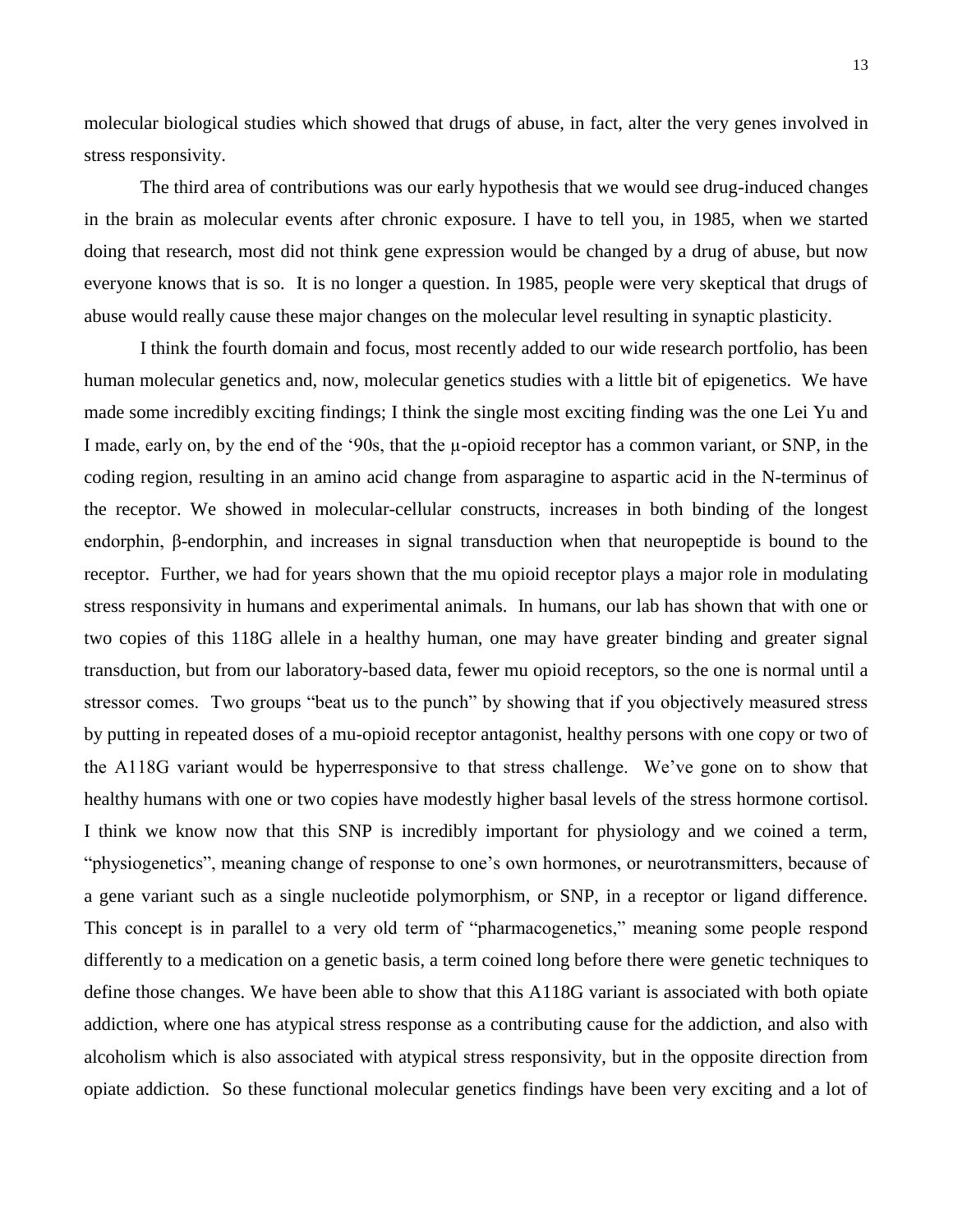our other molecular genetics research is turning out quite excitingly, as are the current and upcoming epigenetic findings.

LG: We talked a little bit about some of your first publications. Would you like to comment on any other specific publications and, maybe, say something about your last publication?

MK: Well, I'm going to admit to whoever is reading these Archives that this lady, Dr. Gold, taught one of the persons in my lab, Roberto Picetti, how to do self-administration studies in mice and he then taught that technique to Yong Zhang in our lab. Both of them are now working very productively in my group doing self-administration studies in mice and rats. I think one of the very exciting pieces of work we completed, in the not too distance past, was in collaboration with Paul Greengard. In this research we were able to study mice with each of the four major phosphorylation sites deleted using mutant strains that Paul and his group had developed. In these mutants he had changed two sites of phosphorylation, serine or threonine, to the neutral alanine, so one amino acid only was changed, molecularly. We found that changes at two of the sites of phosphorylation led to greater self-administration when a high dose of cocaine was reduced down to a lower dose. Those same two strains had lower dopaminergic tone when challenged with cocaine. These extremely exciting findings were corroborating some of the findings of Nora Volkow, suggesting that altered basal dopaminergic status, or lower dopamine levels after drug challenge, may contribute to the acquisition of self-administration or addiction, but also showing how very important a single amino acid change can be!

Also, I've told you about the 1998 *PNAS* paper reporting the discovery and elucidation of a functional variant of the mu opioid receptor gene. We have a paper that was just accepted to days ago where we have done a whole-genome scan (GWAS) with a limited (10K) covering of the genome and found the m opioid receptor coming out with point-wise significance in a group of culturally admixed, though ethnically solely Caucasian, subjects who have heroin addiction as their disorder. That's extremely exciting in a whole-genome wide scan! Also, we have some exciting early data about stress responsivity and the µ opioid receptor ligand system. And what we have been able to do is go on and show, using more advanced techniques that in steady dose, long-term methadone maintenance treatment, the atypical stress responsivity that has developed in the severe heroin addict becomes normalized. Further, we also have been able to show that in cocaine addicts, there is persistent hyperactivity of stress responsivity as objectively measured in humans. One of our goals now, of course, is to develop, not just a pharmacotherapy for cocaine addiction, but a pharmacotherapy that can help normalize the brain, even while cocaine is still being intermittently used; our data suggest possible usefulness of both mu and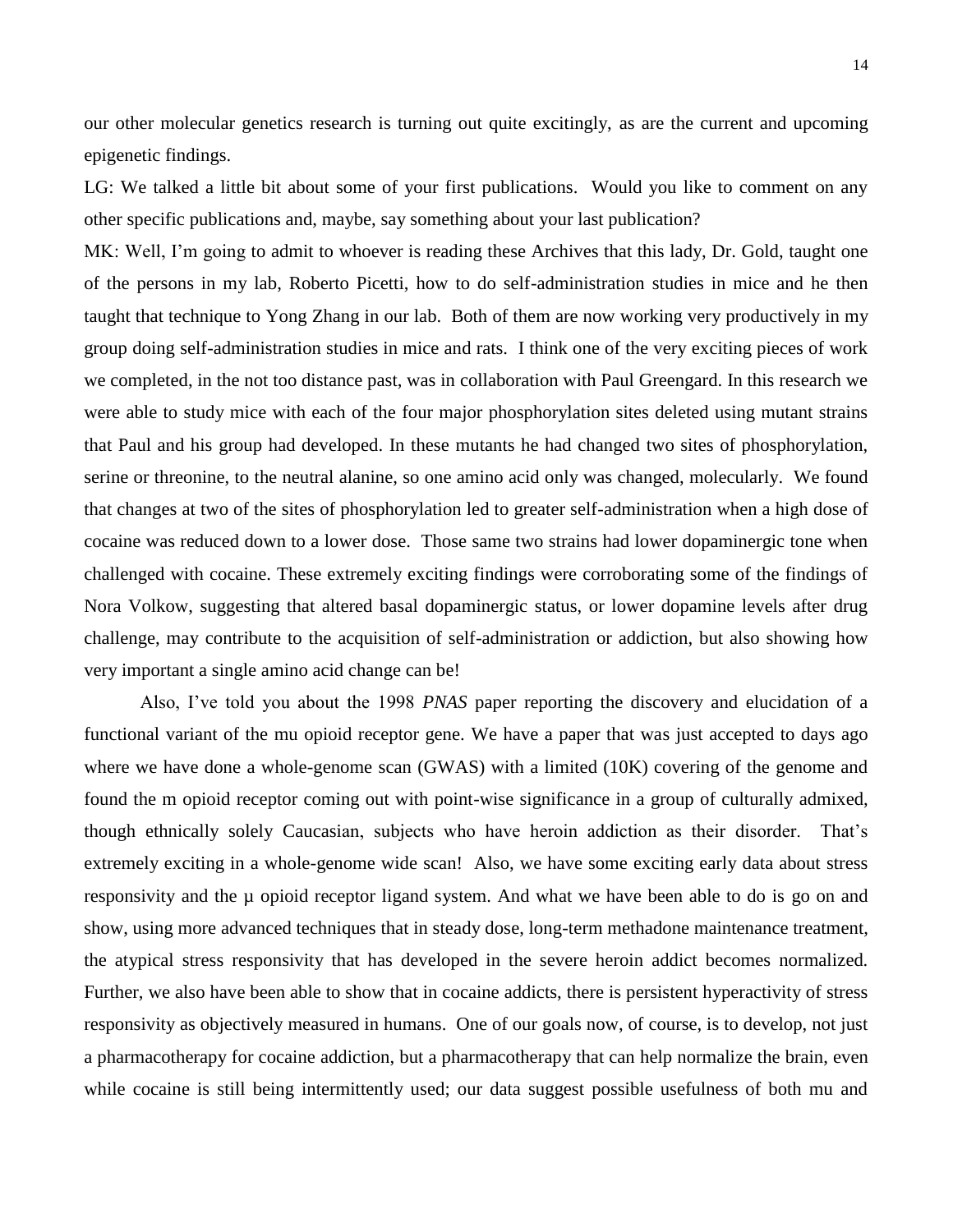kappa opioid ligands. Our wide experience with the development of methadone maintenance treatment has taught us that no medication is magic. You're not going to get immediate cessation of use of the drug of abuse or cessation in all persons. What you have to hope and look for is a medication that will allow or promote the brain to go toward normalization.

LG: So, aside from submitting publications, have you published or edited any books or been involved in editing journals in the field?

MK: I have done a lot of journal editing as associate editor or frequent reviewer, for just about every addiction journal at one time or another and two or three GI journals. However, I have avoided writing a book or editing a book. I am constantly approached by publishers, as well as by writers, and I am frequently told that I really must write a book or two. I do see this as a mandate, but, Lisa, I have a lab of thirty-five scientists in my Laboratory of the Biology of Addictive Diseases, the NIH-NIDA Center with many more scientists elsewhere and we have other grants beyond the Center. The research is just so thrilling and I insist on getting personally involved in each new technology or approach that we put into the lab, and with all experimental designs and data! Therefore, I actually have not found time; and we have not even mentioned my family.

LG: We'll get to that.

MK: And, I had to really laugh at some of the types of queries that were suggested for this interview; everything was in the past tense! I have to say we have just been very successful in getting funded again within the last two months for a five year competitive renewal of our P60 Center, so we are not looking at past tense. We are looking at future tense.

LG: Great, that's great. We all look forward to that. So, I know that you've received numerous honors awards and distinctions for your work and, maybe, you could highlight a few that are most special to you.

MK: Well, I will. AMERSA, which is an organization devoted to medical and scientific education about drug abuse and drug addiction, a wonderful and important organization, gave me the Betty Ford Award for outstanding outreach teaching and in education through science. ASAM, the largest society of professionals involved in treatment of addiction, gave me the Brinkley Smithers Award for outstanding bench research, but also clinical research and then translational work to persons in need. I received two marvelous awards from the College on Problems of Drug Dependence! I received the Marian Fischman Award. The late Marian Fischman was herself, a fantastic investigator, and, after her untimely death, her husband Herbert Kleber, created an award to be given annually for a woman who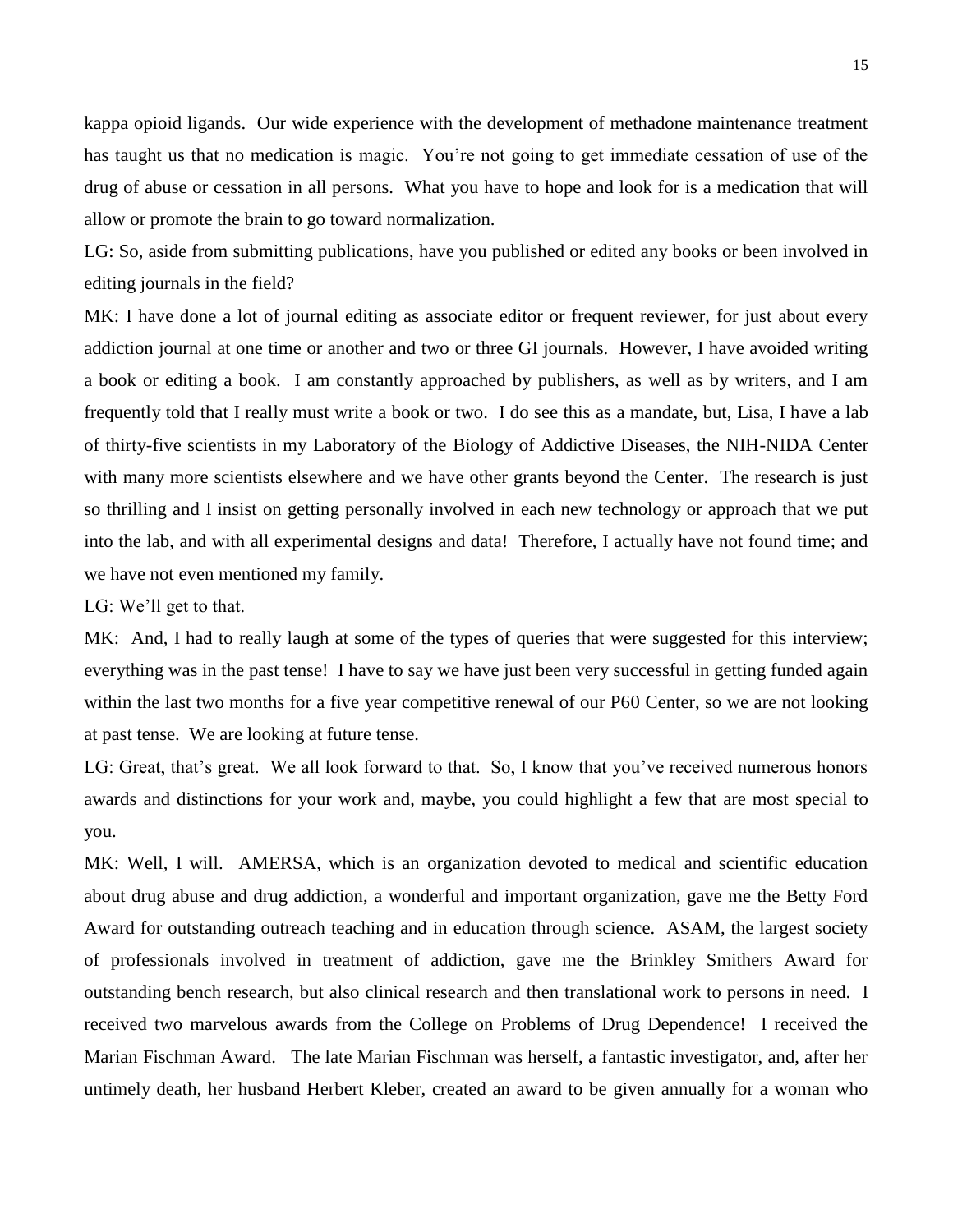has had outstanding contributions in science related to addiction. I also received the most coveted Nathan B. Eddy Award of CPDD in 1999, which is for lifetime achievements in research related to addictions. Another award given to me was from the Columbia College of Physicians and Surgeons, the annual Gold Medal for Distinguished Achievement in Academic Medicine. It was given to me in 2004. And then two universities, University of Uppsala in Sweden and the University of Tel Aviv in Israel, have given me honorary doctorate degrees in 2000 and 2007 respectively. Both of those events were extremely moving. Possibly the most moving was the doctorate I received in Tel Aviv in this past May of 2007, when in front of an audience of over two thousand persons, most not known by me, the President, Itamar Rabinovich, said, "for your lifetime of science, your contributions to genetics, molecular biology, as well as clinical research," and also "for developing the first effective treatment for an addiction that continues to save millions of lives". I got a standing ovation and I was extraordinarily moved at that, just extraordinarily moved.

LG: So, we're here, actually, conducting this interview for the ACNP International Archives of Neuropsychopharmacology, which are part of the American College of Neuropsychopharmacology and, so, we'd be very interested to hear a little bit about your ACNP career. So, when did you actually become a member of the ACNP? And, tell us a little bit about serving on some of the committees of the college.

MK: Sure. Having served twice on the Credentials Committee, I'm almost embarrassed to say into the recording machine, but I'll say it. Before I was a member, I did not know how formidable and difficult it was to become a member, but I was nominated by some very strong people. I became a member in 1985, at time of first application, and I became a Fellow in 1993. I'm completing my second and elected turn on Council. The first time I served for one-year tour, filling in for someone. I also have been on the Credentials Committee twice and on the Committee on Relationships with Advocacy Groups. I'm happy to let everyone know that I'm now on the Human Research Committee, so I've been very active. One major task to which I was appointed, as Chairman, was the *ad hoc* Task Force on Ethical and Legal Issues concerning clinical research. A special Presidential Commission had been appointed in Washington, the deliberations of which threatened the ability to do Clinical Research in mental health or chemical dependency, drug abuse and addiction. The Presidential Commission had recommended that anyone with a DSM III-R diagnosis was incompetent to sign any informed consent for research, and would need a special surrogate/advocate to sign any consent for participating in any research. Further, aides of the appropriate legislative committees of Congress were drafting legislation to put this concept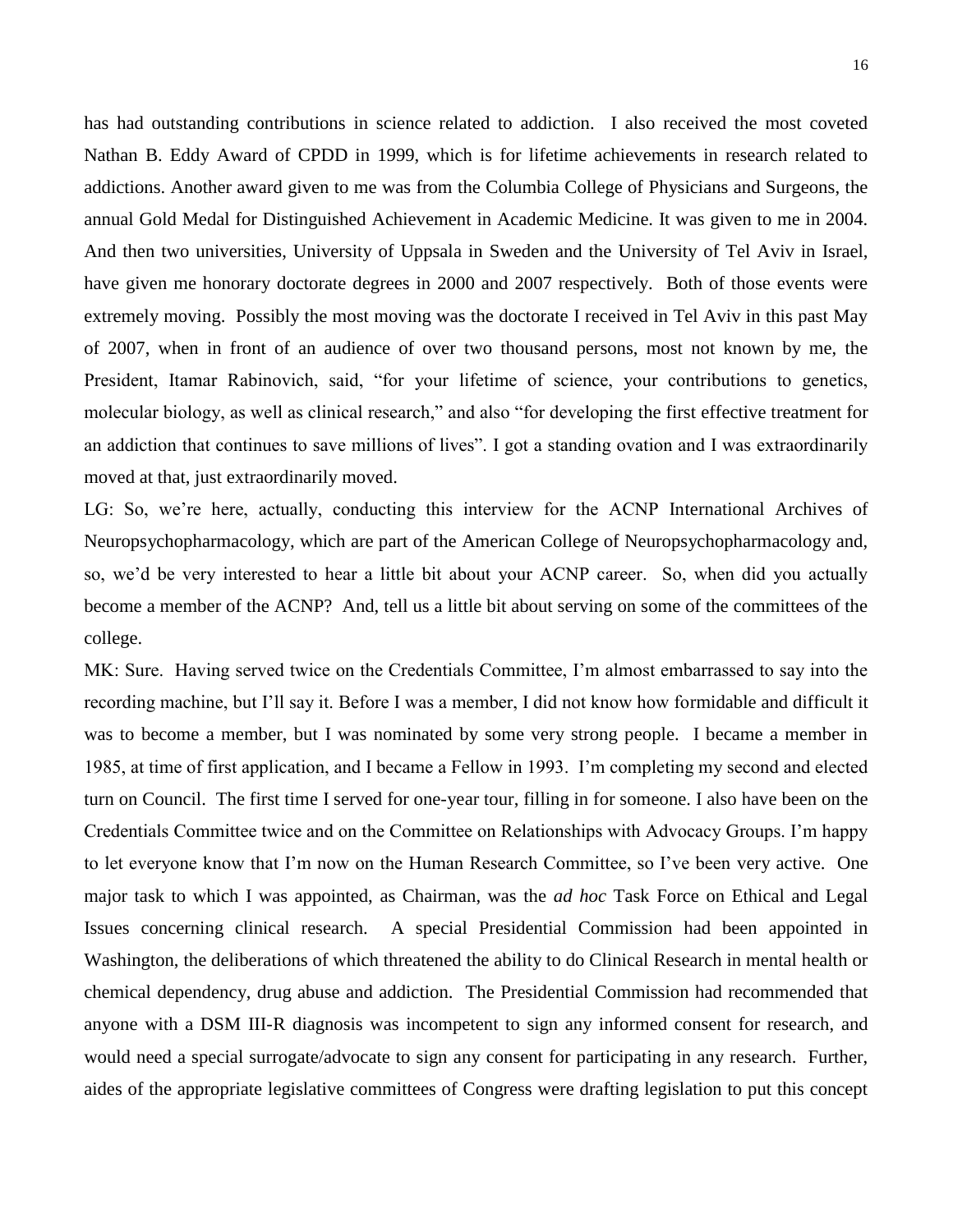into effect, by law. Our committee took a very aggressive, but scholarly, approach to addressing this issue, culminating in having an evening workshop to which we had staffers of key congressmen come and speak. During the dialogue of that session, it was pointed out that many of the staff and many in Congress had a current or past history of some DSM III-R diagnosis, especially a diagnosis of unipolar depression or an anxiety disorder, and yet certainly were competent to make major decisions, such as signing an informed consent for research. This was pivotal in that it resulted in having all plans and drafts for proposed legislation, which had been built on the Presidential Commission suggestions, withdrawn!

I think ACNP is just an incredibly important organization with very exciting science and proper concepts of sharing, but like CPDD, they also, I think, perceive the need, and we constantly need to remember this, to nurture young scientists, both bench and clinical, and those organizations do both. LG: Right, so, what other professional organizations have you been intimately involved with? MK: Well, I've just finished a four-year tour of duty as President of INRC. INRC is the International Narcotics Research Conference, an international think tank of three hundred to four hundred scientists, primarily bench scientists, all working directly or indirectly on the endogenous opioid system, so very basic science with some applications to physiology and very little clinical emphasis, but a wonderful organization. I still am serving on the Council, the Executive Committee, as Past-President, with Lakshmi Devi, who is now the President. Then the College on Problems of Drug Dependence, CPDD, is possibly the longest and dearest organization in my overall career. In 1976, I had been at the Rockefeller University part-time since 1964 and full-time since 1967 and, then, for two years, 1974- 1976, I had been working, essentially, all alone. Even when in the Dole lab, it was not a lab where the Professor was a member of or attended any meetings of neuroscientists or groups related to drug abuse and addiction like CPDD, except one time to receive an award, so it was in 1976, a project officer from NIDA told me I really needed to go to two scientific meetings, and one was INRC and one was CPDD. I went to both CPDD and INRC. By 1983, I was elected to serve on the then "Committee" on Problems of Drug Dependence, and, then, I served as Chairman/President of that from 1985 to '87. The thing that I'm most happy about CPDD, though, that I accomplished while Chairman and still see the results every year, is the Travel Awards program that has blossomed. I established it in '86, and the track record of young scientists who have received those Travel Awards is outstanding; they go into various fields of science and very frequently neuroscience. It has an extraordinarily higher yield than any of the career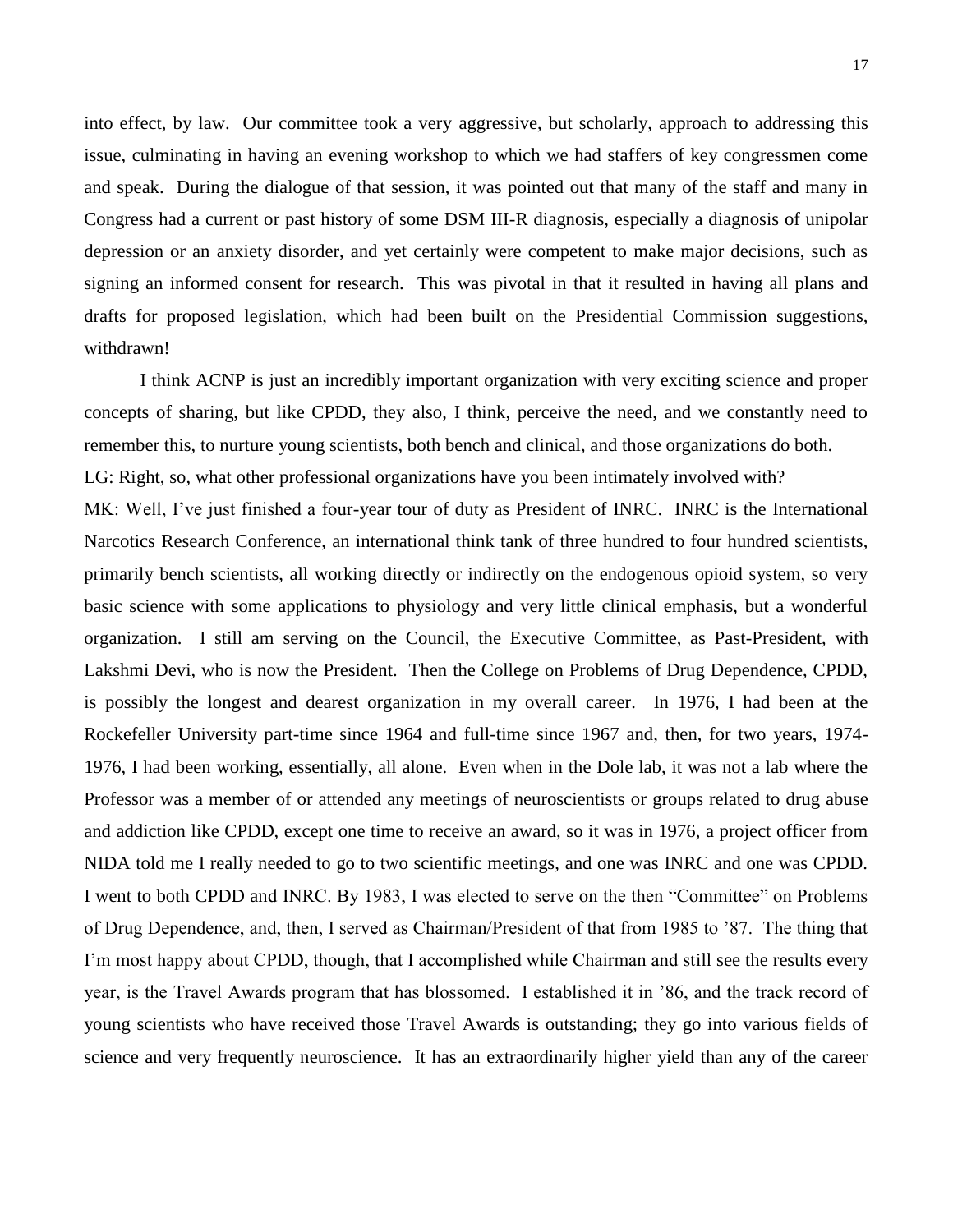awards from the government or foundations, so I'm extremely proud of that program and insist on coming to the annual event, be it a tea or a luncheon or whatever, to celebrate the new awardees.

LG: Great! I know that as much as you like to talk about your science, you also like to talk about your family.

MK: Oh, yes.

LG: So, tell us a little bit about your family and how you actually managed to sort of reconcile your family life with your professional career.

MK: Well, I have a wonderful husband, number one. You know Bob Schaefer. He is an academic gastroenterologist, full time, and Head of the Training Program for GI and Liver at, what they now call Weill Cornell affiliated with New York Presbyterian Hospital. In his earlier days, he did clinical research, but in more recent years he teaches, runs the Fellowship program and does the high specialty referral patient care. He is superb at that and enjoys it enormously. We have two children, both of whom are marvelous. My son, Robert, Jr., went to Yale and Boston University Law School and is a litigator. He decided by age three not to go to science or medicine. Almost two years ago now, he married a wonderful woman who is a publisher, Heather Fain. They live in Manhattan, Robert is a litigator at a medium size firm, enjoys going in and out of the courtroom. My daughter, Esperance, who's a good bit younger than my son, had to go to NIH with me to argue for a grant at age two weeks, which probably served as imprinting (epigenetics!), and she has been determined since age five to go into science and medicine. She went to Yale, majored in Molecular Neurobiology, but became somewhat incensed about the erosion of healthcare in the U.S., so decided not to do the MD/PhD, rather did the MD and MPH. She won a Macy Fellowship Foundation Award to do the public health degree (MPH) at Mailman School of Public Health at Columbia in the middle of medical school. But, she took advantage during that public health year to study lots and lots of statistics courses and advanced ones! She got excited about clinical research and she had spent many summers working in clinical research, especially with John Rotrosen and Paul Casadonte at NYU. She spent a seminal summer internship at age sixteen working in Paul Greengard's lab at Rockefeller. She is now a PGY-2 second year trainee, which we used to call first year resident, in Internal Medicine at Harvard University at the Massachusetts General Hospital and she loves it up there. And she's made a decision very recently to go into academic gastroenterology and liver disease and to combine laboratory-based and clinical research. She also demanded, and they gave her, bench research experience during both her internship year and first residency year which introduced her to working with transgenic mice; she learned how to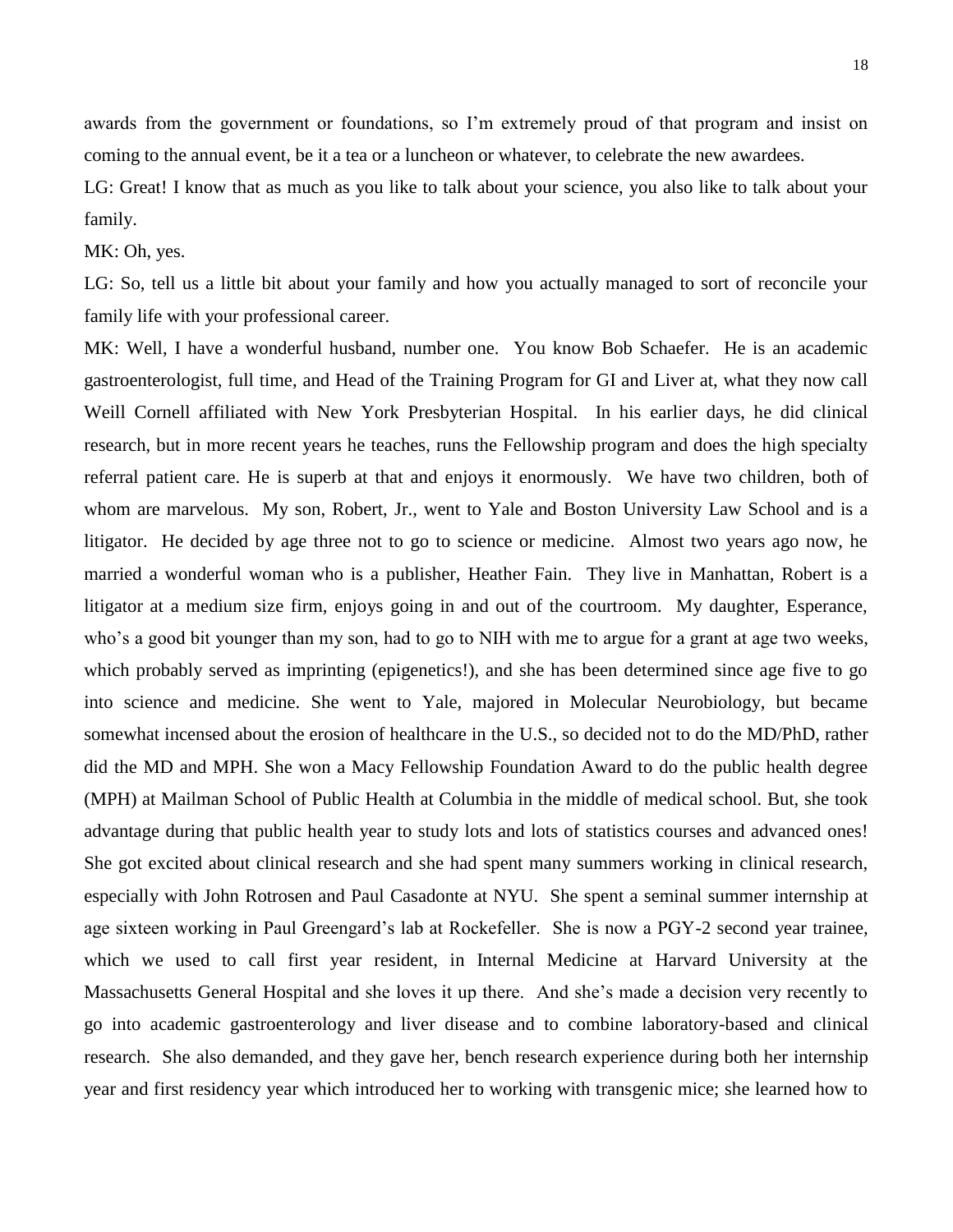work with small adolescent mice and do all the things one needs to do to dissect mesenteric lymph nodes and analyze what kinds of subsets of lymphocytes are there, as well as to determine and measure the cytokines and chemokines in the different mutant animals. She now is almost programmed to go into GI-liver related immunology and wants to go into hepatitis C progression fibrosis and transplantation hepatology/immunology. She'll be back working with our patients, since most of the hepatic transplants are for those patients who were exposed to hepatitis C by exposure to drug abuse, if not addiction, or chronic alcohol addiction. She knows she's going to be working at the interface of addiction, with patients who are doing well in treatment who now need to be treated for their end stage liver disease. She's very excited about the future. She has to go through another match and she'll be probably be at some place on the East Coast, possibly right there at Mass General, or possibly back in New York.

LG: So, it sounds like the acorn didn't fall very far from the tree.

MK: I've had three friends in the last forty-eight hours talk about her as a "first clone". She makes me seem shy, though.

LG: Maybe we could finish up by hearing your thoughts a little bit about the future. So, what do you see developing in the next five to ten years in your area of research? What would you like to see happen in this area?

MK: First, in the research area, I think looking at what the drugs of abuse do to everything from receptors to channels to signal transduction pathways and then looking at those specific genes of affected peptides to see if they have potentially functional variants, either in the coding region, which might, or might not, alter the peptide itself or change levels of gene expression, and thus the amount of peptide, or in a promoter or other region to increase or decrease in mRNA to effect changes in the productions of messages. To be able to relate back and forth what we find at the bench with what we may be able to discern at the human genetics level and at any physiological level is extremely important, i.e., bidirectional translational research. Although I think genome-wide scans are fantastic, nevertheless, any array probably does not have every base marker you want and certainly not everything is there for discovery. Though, with much refinement from the earlier days, the arrays help in further identifying diverse regions of the genome to look at. I like going both ways; the whole genome-wide scans, but then intense studies possibly using deep sequencing as well as more conventional techniques, of specific genes for which we have a hypothesis, based on findings at the bench or the clinic.

Once we find a gene variant, which either is, or may be, functional, what we're now starting to do is relate it to our basic clinical research studies. For instance, when we administer dynorphin to a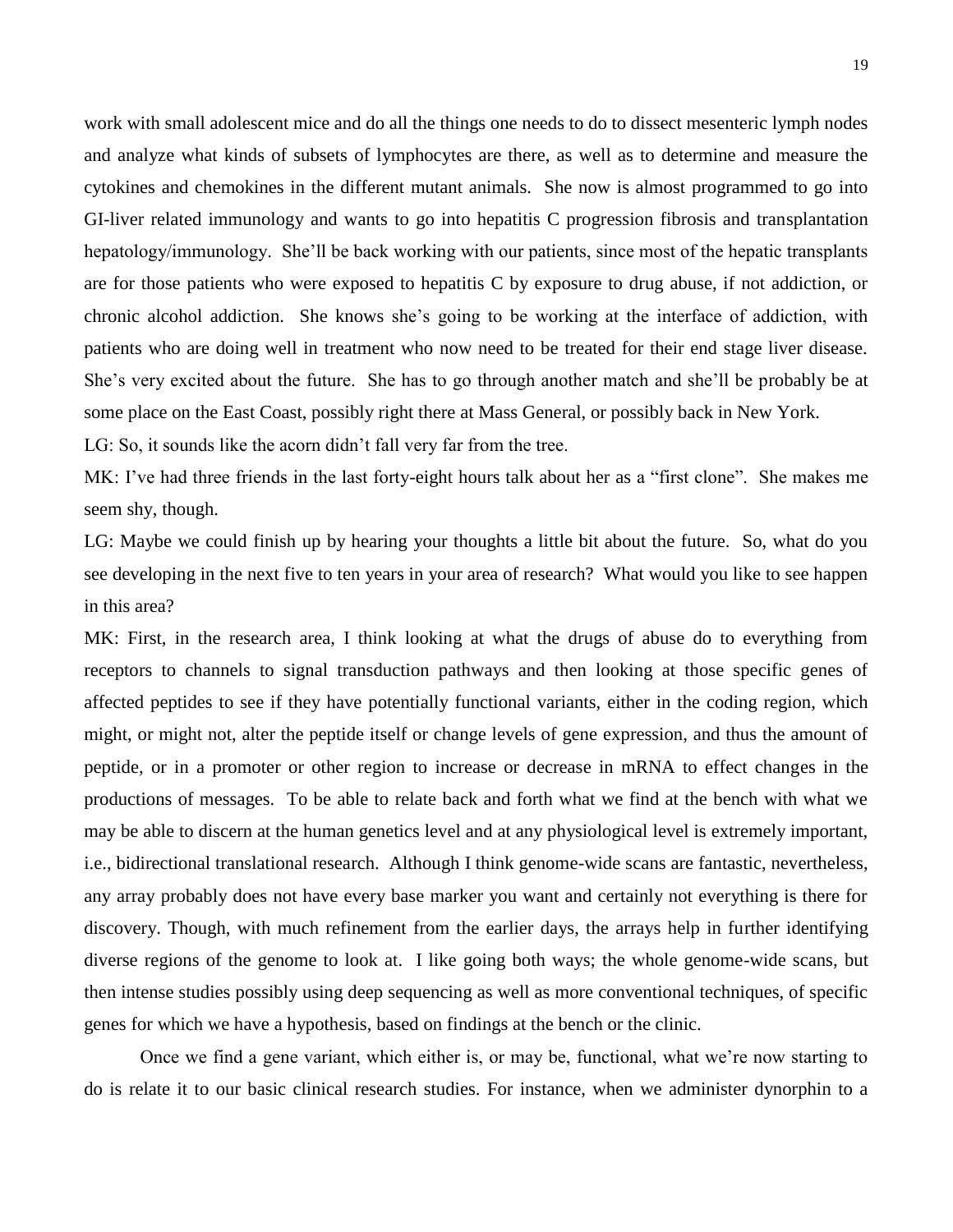20

striatal dopamine is lowered when one puts dynorphin directly into specific regions of the rodent brain. Well, now we would like to know if the magnitude of changes in the dopamine levels, as we can read out indirectly by peripheral serum prolactin levels, is altered, dependent upon the presence of a К-opioid receptor variant or possibly some dopamine receptor variant or some variant in a gene downstream of the receptor. Studies of the relationship, both for physiology as well as pathology, of the role of any functional gene variant is very exciting, as we have demonstrated with our discovery of the functional differences of the A118G variant of the mu opioid receptor. I think, going into other domains, in the future we have to think about individual personalized approaches to pharmacotherapy. The lay public and pharmaceutical industry will have to get used to higher cost for each drug, but fewer medications needed per individual and ones that are tailored using pharmacogenetic and pharmacodynamic findings, either to avoid adverse effects, or to magnify positive effects. First, as we predicted, the A118G variant predicts an improved and positive outcome in the treatment of alcoholism with a primarily mu opioid receptor-directed antagonist. We predicted that in our review article of 2000. The first paper; written by Oslin, O'Brien and Kranzler showed it to be true and now another large NIAAA study led by Goldman and Anton has shown it again. To me, this is going to be a future. For addiction, I think that by going back and forth in this bi-directional translational way we will discern critical involvedpathways with ability to be able to develop, or refine, a pharmacotherapy to use, coupled with behavioral treatment, which will always be necessary. I think this is feasible. I think we were extremely lucky when we chose methadone for study. It turns out to be a full mu agonist. It has a tiny amount of NMDA antagonist activity, which is probably helpful in retarding development of tolerance. And methadone, unlike morphine, internalizes once it binds to the opiate receptor, just as an endorphin does. Our choice of methadone was based on predicated, and later proven long-acting properties of the substance in humans.

Not in the scientific domain, but in the policy domain, the number one issue we have for the next decade is to stop the stigma against addictions. I'm urging my colleagues now developing DSM-V to "bite the bullet," to stop pretending that addiction is "dependence" because "dependence" develops with use of too many unrelated medications. Dependence is not addiction. Addiction is the compulsive, relentless drug seeking driven by "drug hunger" or craving, and resultant drug self-administration, despite knowledge of consequences that are negative to self and others. In addiction, a chemical such as alcohol, cocaine, or heroin alters the brain, and alters the brain in measurable ways at the bench level more easily detectable than at the human level. I think we will need to use imaging technology, both